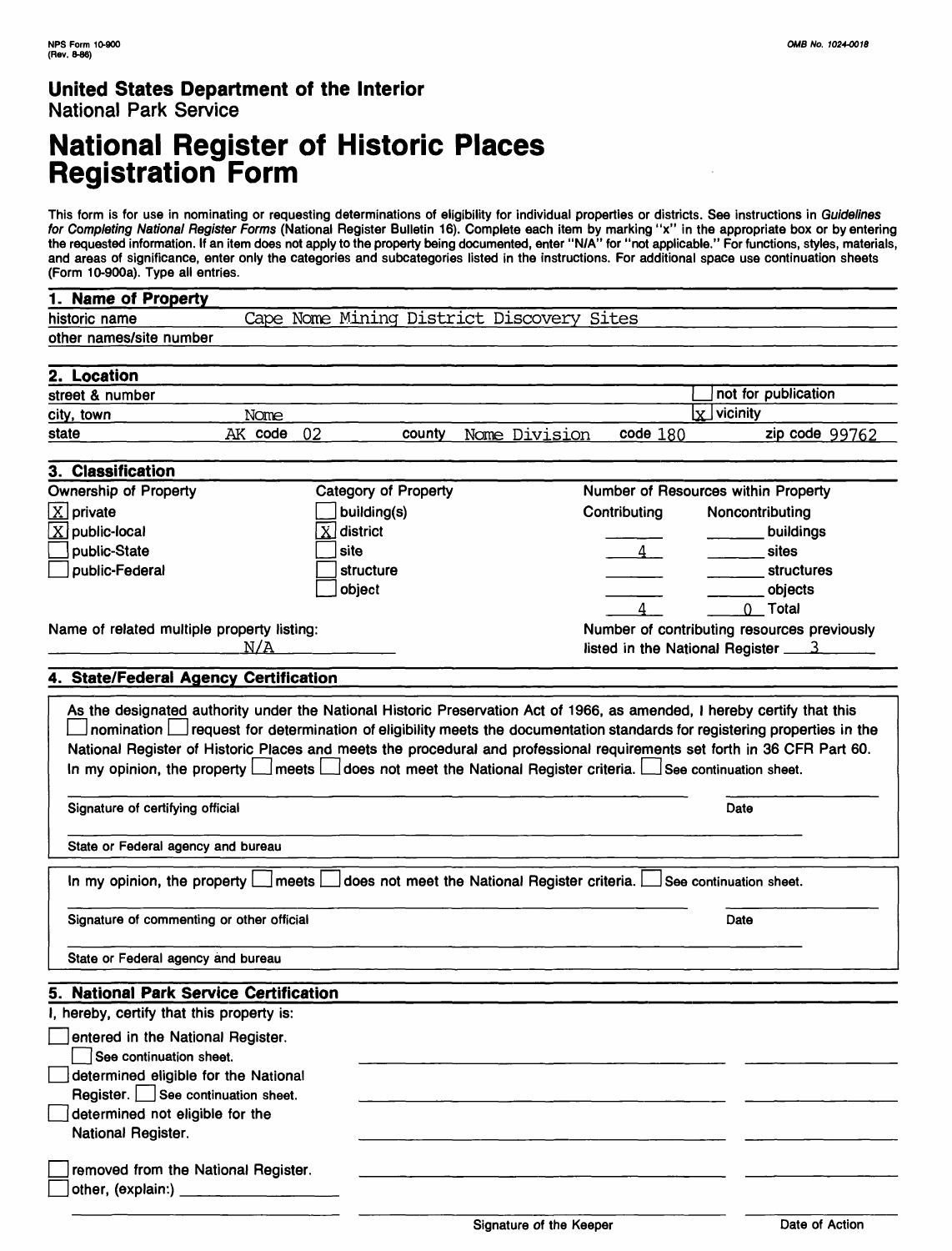| 6. Function or Use                                                          |                                                        |  |  |  |
|-----------------------------------------------------------------------------|--------------------------------------------------------|--|--|--|
| Historic Functions (enter categories from instructions)                     | Current Functions (enter categories from instructions) |  |  |  |
| Industry/Processing/Extraction                                              | Industry/Processing/Extraction                         |  |  |  |
| --processing sites (mining)                                                 | --processing sites (mining)                            |  |  |  |
| 7. Description                                                              |                                                        |  |  |  |
| <b>Architectural Classification</b><br>(enter categories from instructions) | Materials (enter categories from instructions)         |  |  |  |
|                                                                             |                                                        |  |  |  |
| Other: placer claims                                                        |                                                        |  |  |  |
|                                                                             | $\mathsf{root}$ $\_\_$                                 |  |  |  |
|                                                                             | other tailings                                         |  |  |  |

#### ITEM 7. DESCRIPTION

The Cape Nome Mining District National Historic Landmark includes Discovery Claim on Anvil Creek, E.O. Lindbloom Placer Claim, and No. 1 on Snow Creek Placer Claim included in the Cape Nome Mining District Discovery Sites National Historic Landmark in 1978 and a portion of Nome Beach, nominated herein.

#### Discovery Claim on Anvil Creek

Discovery Claim on Anvil Creek is located four miles north of the city of Nome, Alaska on the Seward Peninsula. The site lies just upstream from the point where Anvil Creek leaves its valley in the highlands south of the Kigluaik Mountains and flows out onto the coastal plain to merge with the Snake River. The valley here is low and broad, approximately a mile-and-a-quarter from divide to divide, with Anvil Mountain to the east and Banner Peak to the west. A terrace two hundred feet wide and twenty to thirty feet above the creek bed extends along the stream and slopes gradually upward. The bedrock in Anvil Creek is a micaceous schist, silvery gray in color. The divides are composed of micaceous schist, quartz-schist, and limestone.

Anvil Creek was never glaciated. The creek floor gravels were all derived locally from within the basin, and were produced by weathering. They varied in thickness from two or three feet, and were usually covered by two to three feet of muck and clay. Gold was generally found throughout the thickness of the gravel; all of the gold bearing gravel was put through sluice boxes. From one to two feet of the underlying bedrock was found to contain<br>gold and was also sluiced. The richest deposits were found at The richest deposits were found at and in the bedrock. By 1900, the entire bed of Anvil Creek had been worked over at least once (Brooks et al 1901: 74).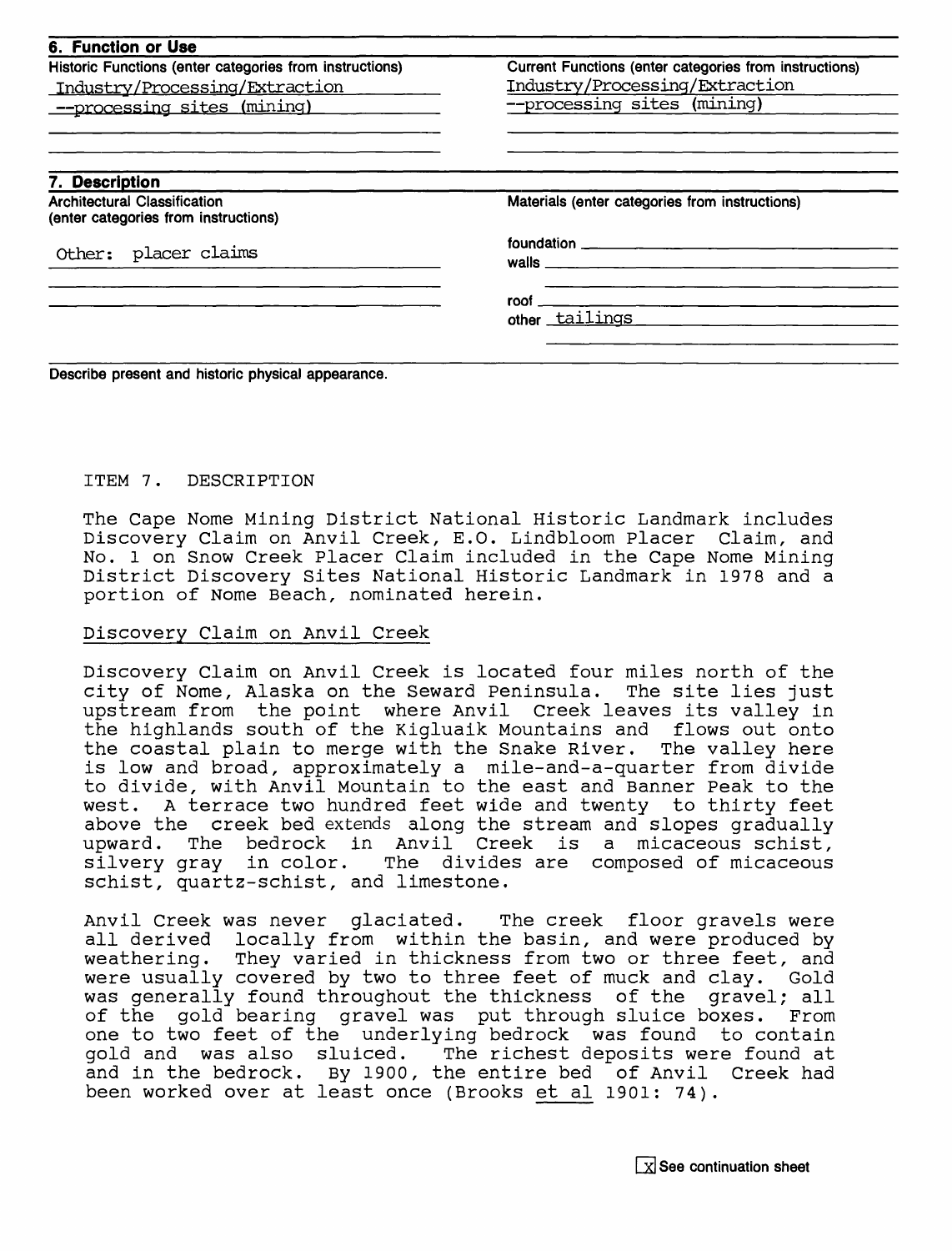| 8. Statement of Significance                                                                                         |           |                                     |                                        |
|----------------------------------------------------------------------------------------------------------------------|-----------|-------------------------------------|----------------------------------------|
| Certifying official has considered the significance of this property in relation to other properties:<br>Xnationally | statewide | locally                             |                                        |
| l B<br>Applicable National Register Criteria<br>A                                                                    | - 1D<br>C |                                     |                                        |
| <b>Criteria Considerations (Exceptions)</b><br>в<br>A                                                                | C<br>D    | ۱G<br>Е<br>F                        |                                        |
| Areas of Significance (enter categories from instructions)<br>Industry                                               |           | Period of Significance<br>1898-1907 | <b>Significant Dates</b><br>1898, 1899 |
|                                                                                                                      |           | <b>Cultural Affiliation</b><br>N/A  |                                        |
| <b>Significant Person</b><br>N/A                                                                                     |           | Architect/Builder<br>N/A            |                                        |

**State significance of property, and justify criteria, criteria considerations, and areas and periods of significance noted above.**

ITEM 8. SIGNIFICANCE

Summary Paragraph:

The Nome gold rush of 1900 was one of the last great mining stampedes in the American West. Discovery Claim on Anvil Creek, E.O. Lindbloom Placer Claim, and No. 1 on Snow Creek, which the "three Lucky Swedes" located in 1898 and the site along the beach where miners discovered gold in the sand in 1899 are symbols of the end of an era in American history. The Nome strikes near the northwestern tip of North America marked the end of the American gold rush trail. Upwards of 20,000 gold hunters came to Nome in 1900. It was the scene of Alaska's largest gold rush. During the first ten years of intensive placer mining in northwestern Alaska, from 1898 to 1907, nearly 50 million dollars in gold was produced on the Seward Peninsula, and about 75% of the total came<br>from streams in the Nome region.' Though the initial boom was from streams in the Nome region.<sup>1</sup> over quickly, Nome remained for several years both the largest community in Alaska, and the center of the richest mining district in the north.

These three placer claims and the Nome Beach are exceptionally significant in the areas of Industry and Alaska History (Theme XXI). They represent the two major aspects of the culminating episode in the national gold rush phenomenon. They also represent the opening of northwest Alaska to white settlement and economic development; this great Nome stampede brought a

<sup>&#</sup>x27;U.S. Geological Survey, The Gold Placers of Parts of Seward Peninsula, Alaska, Bulletin 328, by A.J. Collier, Frank L. Hess, Philip S. Smith and A.H. Brooks, (Washington: Government Printing Office, 1908), p. 12; U.S. Geological Survey, Mineral Resources of Alaska, 1909, Bulletin 442, "Mining In Seward Peninsula," by Fred F. Henshaw (Washington: Government Printi**Bey contidation**, sheet 10), p. 353.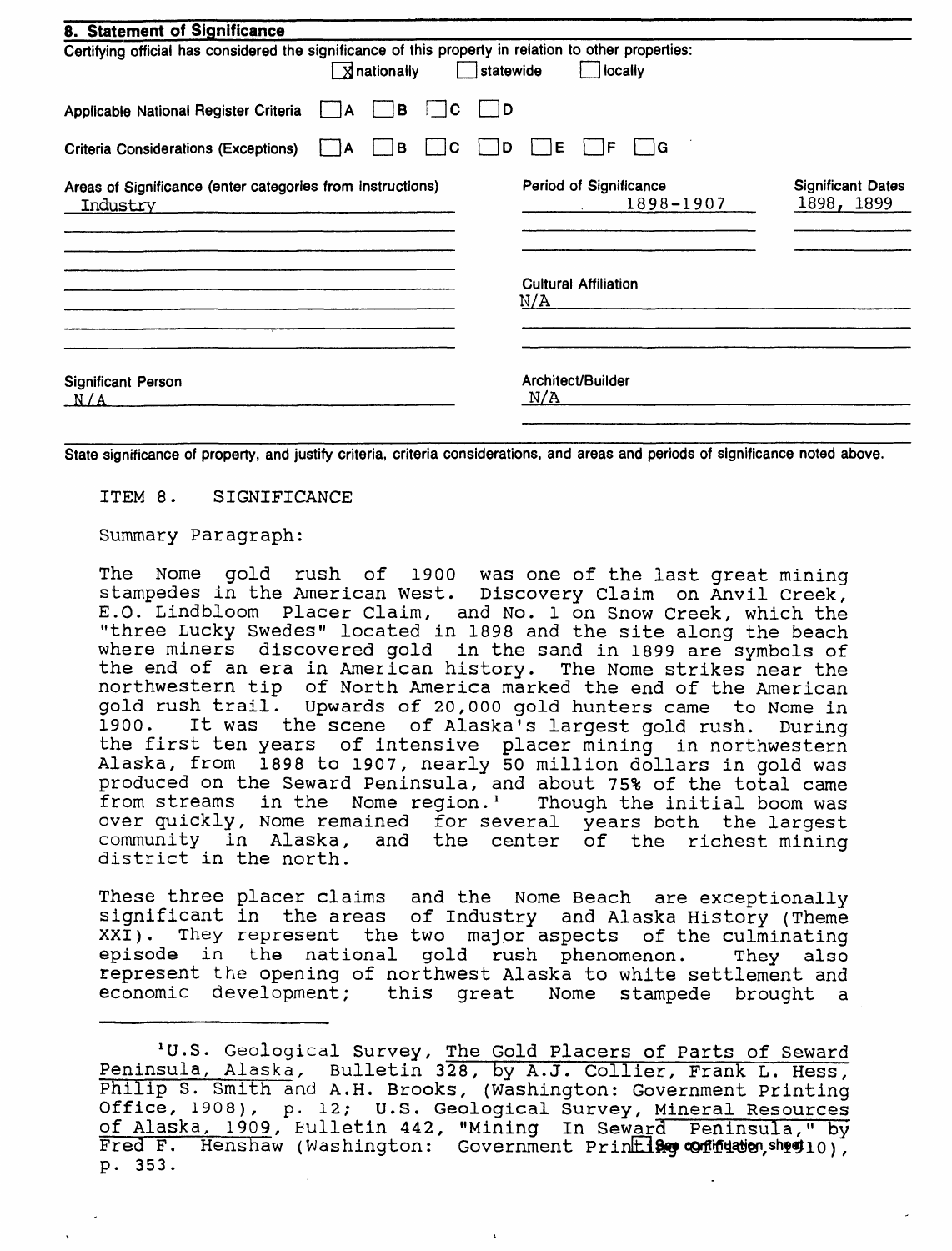## **National Register of Historic Places Continuation Sheet**

7 *2* Section number \_\_\_

dimensions were approximately 12 by 12 feet. A trash scatter, largely of household goods, is concentrated in and around the structure. Items present include china sherds, a tin kerosene lamp base with a patent date of 1898 stamped on it, a wood burning stove lid, wire nails, window glass, fragments of canvas tarps, etc. The remains of the narrow gauge railroad track and a few trestles are located on the slope of Anvil Mountain to the east of the claim.

The few alterations that have taken place at Discovery Claim on Anvil Creek since the 1920s include the revegetation of the site and the creation of a road that runs along the top of the dredged tailings pile. Today, thickets of willow grow in the creek bottom on the islands between the channels, and alders and berry bushes cover the banks of the creek and its terraces interspered with patches of alpine tundra and grassy areas. The road is nothing more than a slightly graded path along the top of the bare dredged tailings.

Placer mining operations are still underway in the Anvil Creek area today. Water is being pumped from the claim (No. 1 Below Discovery, Mineral Survey No. 722) just downstream from the Discovery Claim on Anvil Creek, and some prospecting involving grading has recently been initiated on an adjoining claim to the east (No. 3 Below Goodluck, Mineral Survey No. 1368). A permit was issued in 1986 by the city of Nome for work at the Discovery Claim on Anvil Creek, although no work has since taken place at the claim.

The scattered remants of old mining machinery, the wooden flumes, the tailing piles, and the collapsed building all reflect the placer mining that took place shortly after the turn of the century.

#### No. 1 on Snow Creek

Snow Creek joins Glacier Creek about three miles from the Snake<br>River. Its source lies in a shallow basin, which is gravel-Its source lies in a shallow basin, which is gravelfilled, while its lower course is through a rather sharply cut gorge (Snow Gulch). Snow Creek's total length is about one mile.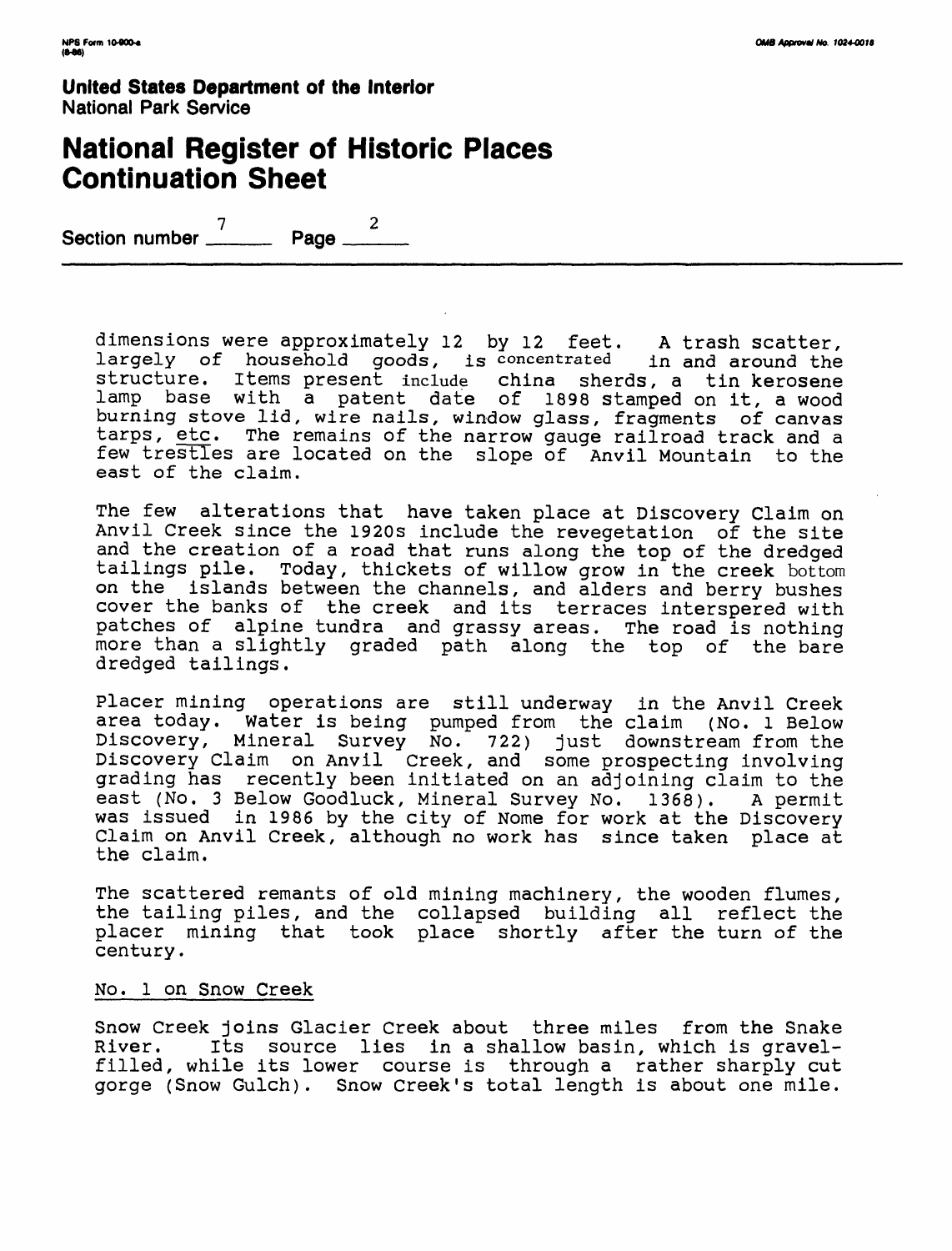# **National Register of Historic Places Continuation Sheet**

Section number  $\frac{7}{2}$  Page  $\frac{3}{2}$ 

A 1900 description of Snow Creek indicated that:

The bedrock near the mouth of Snow Gulch is chloritic schist, and the strikes are about at right angles to the course of the stream. Near its head some blue limestones are exposed. A quartz vein near the divide has been found to carry some gold. The gravels are 3 or 4 feet in thickness and are chiefly quartz and mica schist.(Brooks et al, 1900).

Historically reached by a wagon road from Banner Station on the Seward Peninsula Railroad, it is now accessible directly by road from Nome. No. 1 on Snow Creek Placer Claim is the claim directly above the confluence of the two creeks at the head of Snow Gulch.

Current mining activity has obscured any historical remains surviving on the No. 1 on Snow Gulch claim. The appearance of the site is nonetheless in keeping with its historical character. Large tailing piles line the banks of Snow Creek. White corner posts mark the boundaries of the claim. A tarpaper shack with vertical boards and no windows is of recent origin but deteriorating rapidly. A recent grave, believed to be that of Maurice Kelliher, who owned and began mining the site in the 1970s, is located on the side of the claim leading to the road which overlooks it.

### E.O. Lindbloom Placer Claim

The E.O. Lindbloom Placer Claim is located on Mountain Creek near<br>Mary Gulch. It is approximately three quarters of a mile It is approximately three quarters of a mile northwest of Bonanza Hill and one mile northwest of Banner Peak. The placer workings constitute a series of mounds and resemble a ragged ridge running along the creek bank. Liches, moss, and other most tundra fauna have erased all physical evidence of human disturbance except for the piles of brush-covered tailings. The tailings extend along the bank until jagging away from the creek at a 20 degree angle about three hundred feet from the northeast end of the claim. The placer workings abruptly vanish into the surrounding tundra. The claim's corner stakes are difficult to locate in the dense undergrowth.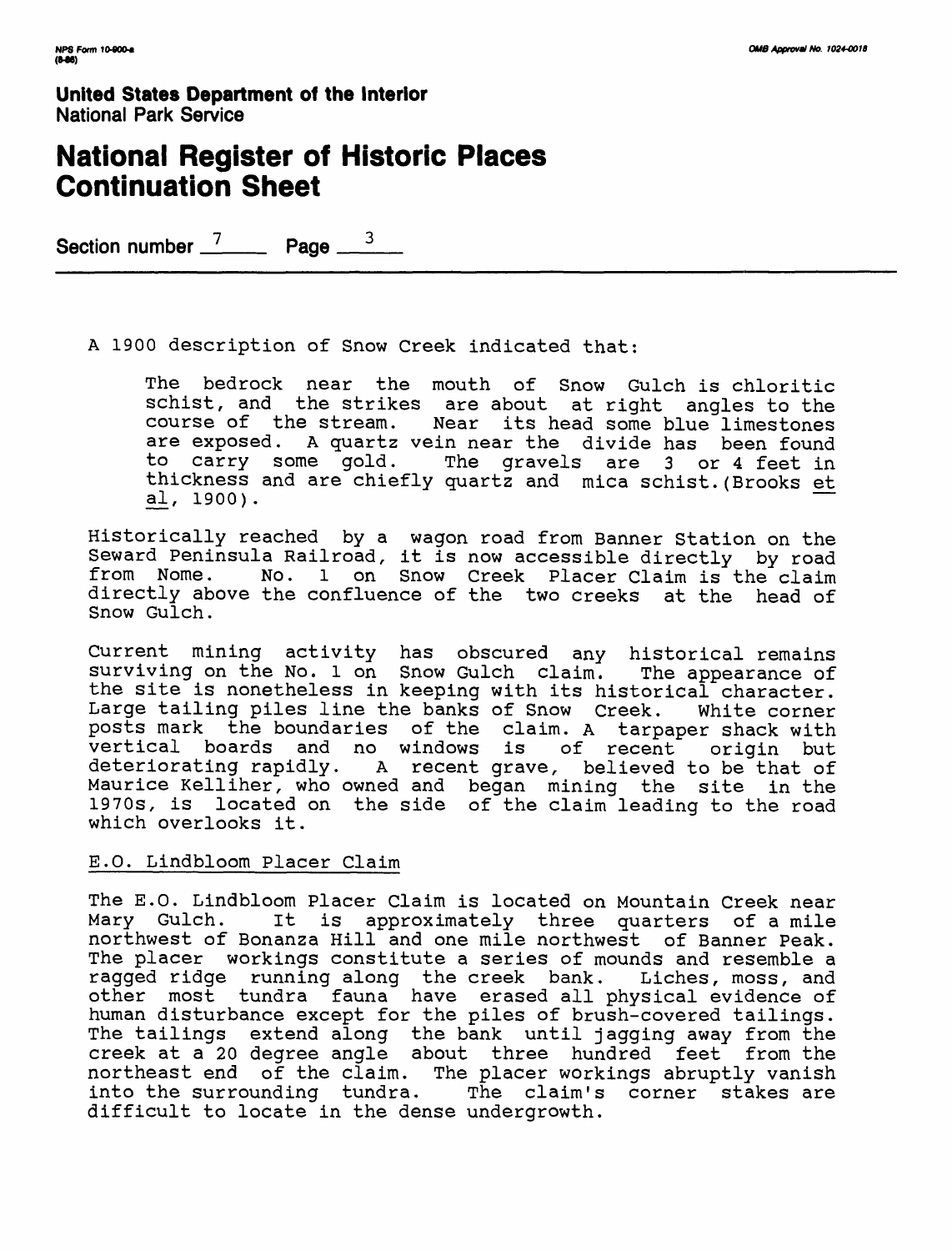# **National Register of Historic Places Continuation Sheet**

Section number  $\frac{7}{2}$  Page  $\frac{4}{2}$ 

#### Nome Beach

The nominated section of the Nome Beach consists of a .6 milelong stretch of sandy level beach on the eastern edge of the city of Nome. It is bounded on the north by the Nome-Council Road, on the west by the eastern end of the Nome seawall near Campbell Way, and on the east by East Limits Road.

The surface material of the beach is usually sand with occasional shingle and gravel. The beach sand consists largely of quartz, usually stained with iron, and mica- and chlorite-schist fragments. Reddish garnets form an important constitutent and sometimes predominate. It was this characteristic that gave rise to the miners' term "ruby sands."

A theory popular with the miners at the time of the original beach strike in 1899 held that the beach gold was deposited by the ocean. However, the origin of the beach gold was the same as that of the creek gold, the bedrock of the region. It was washed down by rivers and then distributed along the shore by currents. The majority of the gold was deposited in a layer of fine sands and sometimes coarse gravels, 3 to 6 inches thick, that were laid down directly on a bed of blue clay found at a depth of 5 to 7 feet. This phenomenon, gold in beach sands, was unique, and the rich sands were easily worked by shovel and rocker.

During the gold rush of 1899 the Nome beach was covered with miners extracting gold with hand rockers and sluice boxes, white canvas wall tents for living and storage were perched on ridges between huge craters dug in the beach by miners.

Today the beach from the mouth of the Snake River to Campbell Way has been covered with a seawall built in 1949 to 1951 to protect Nome waterfront from flooding and erosion caused by the severe storms of the Bering Sea. The stretch of beach from Campbell Way at the eastern end of the seawall to East Limit Road is physically unchanged since the time of the original gold rush. The only alteration is the presence of the Nome-Council Road which traces the former edge of the tundra north of the beach. The setting of the original beach placer deposits has been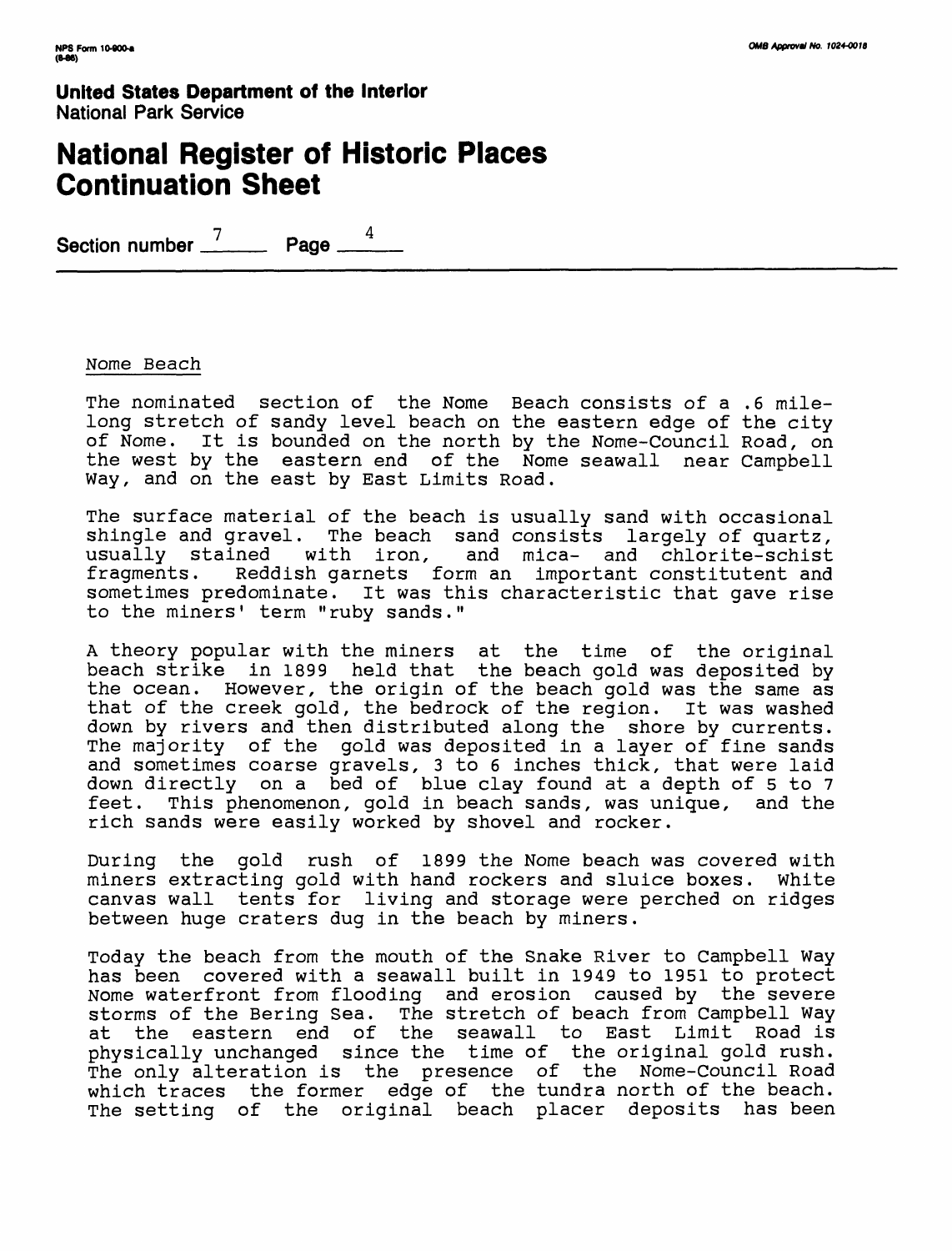# **National Register of Historic Places Continuation Sheet**

Section number  $\frac{7}{2}$  Page  $\frac{5}{2}$ 

preserved. Further, this stretch of the Nome beach is still mined occasionally, in the summer of 1986, several hand rockers were being operated in this area. The city of Nome has assembled a collection of historic mining equipment for an outdoor exhibit across the road from the beach at Rocker Gulch Park.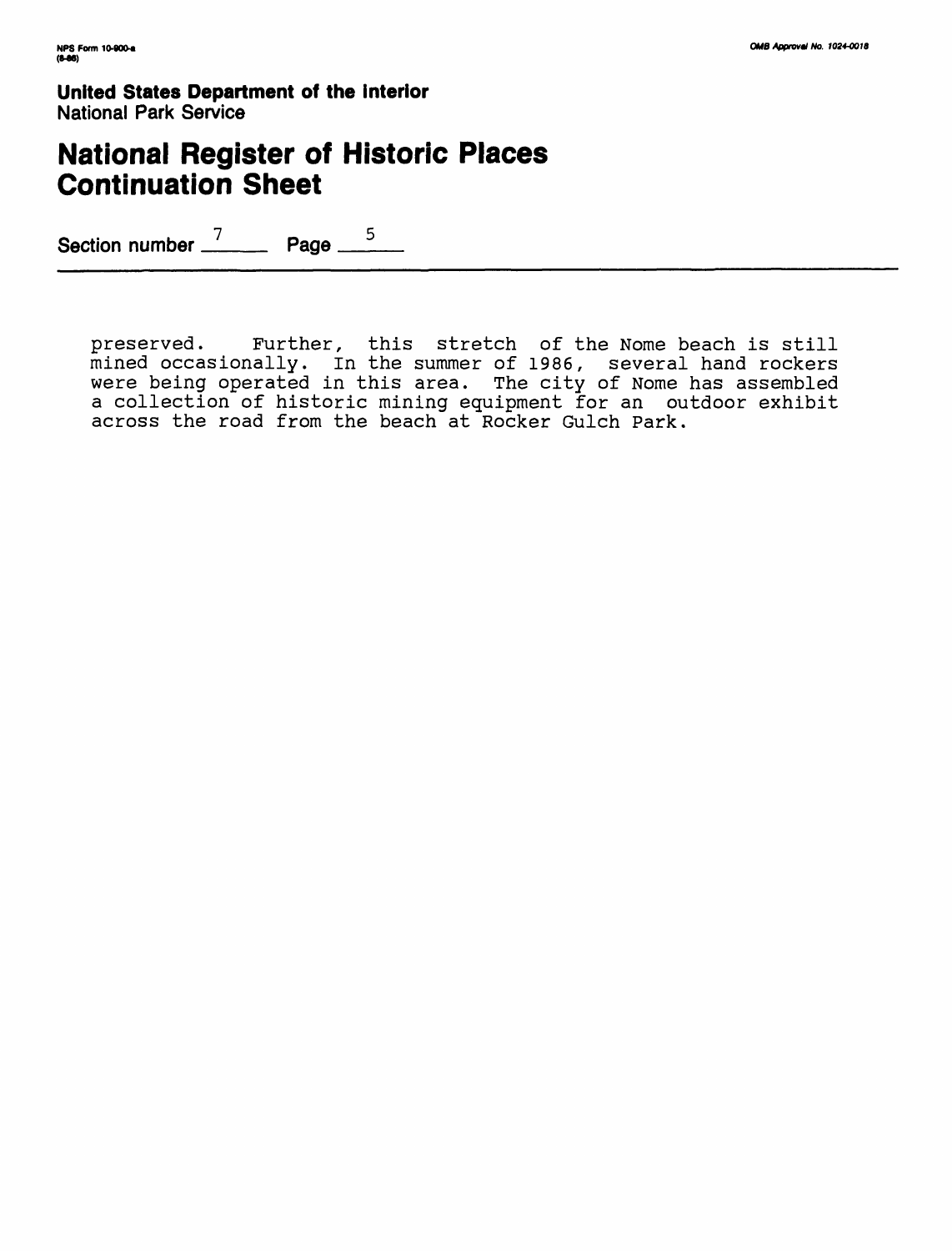## **National Register of Historic Places Continuation Sheet**

Section number  $\frac{8}{2}$  Page  $\frac{1}{2}$ 

substantial population into Alaska and, for the first time, truly focused the attention of the United States on this territory.

Historical Context:

The Nome gold rush followed quickly upon the heels of the gold rush to the Canadian Klondike. Four weeks after arrival of the first shipment of Klondike gold in San Francisco in 1897, an expedition set out for northwestern Alaska. Heading the group was David Libby, who led the Western Union survey party across the Seward Peninsula in 1866-1867. He had noted signs of gold along the route of the proposed telegraph and he intended to find the promising spot he had seen thirty years earlier. Libby and three partners, including his brother-in-law Louis Melsing, H.L. Baker and A.P. Mordaunt, discovered gold on the tributaries of the Fish River in the spring of 1898 and found the town of Council City, the first permanently settled gold mining town on the Seward Peninsula.<sup>2</sup>

The claims in the Council City Mining District attracted several hundred men to the region by the summer of 1898. Among these were Jafet Lindberg, Eric Lindblom, and John Brynteson, who became known to history as the "three Lucky Swedes." The chain of events which led up to their discovery of the Nome gold fields has never been totally clear. An article in the Nome Nugget on January 1, 1900 was headlined "who Discovered Nome?" The newspaper could not decide which of the numerous conflicting accounts of the Nome strike were true, and so the paper decided to include several different versions of the origin of Nome and would let "future historians settle the dispute."<sup>3</sup>

The dispute has never been completely settled, and probably never will be, as almost every first hand account of the strike contradicts every other one in some fashion or another. Greed

<sup>2</sup> Terrence M. Cole, "A History of the Nome Gold Rush: The Poor Man's Paradise," (Ph.D. diss., University of Washington, 1983), pp. 6-25.

<sup>3</sup> Nome Nugget, 1 January 1900.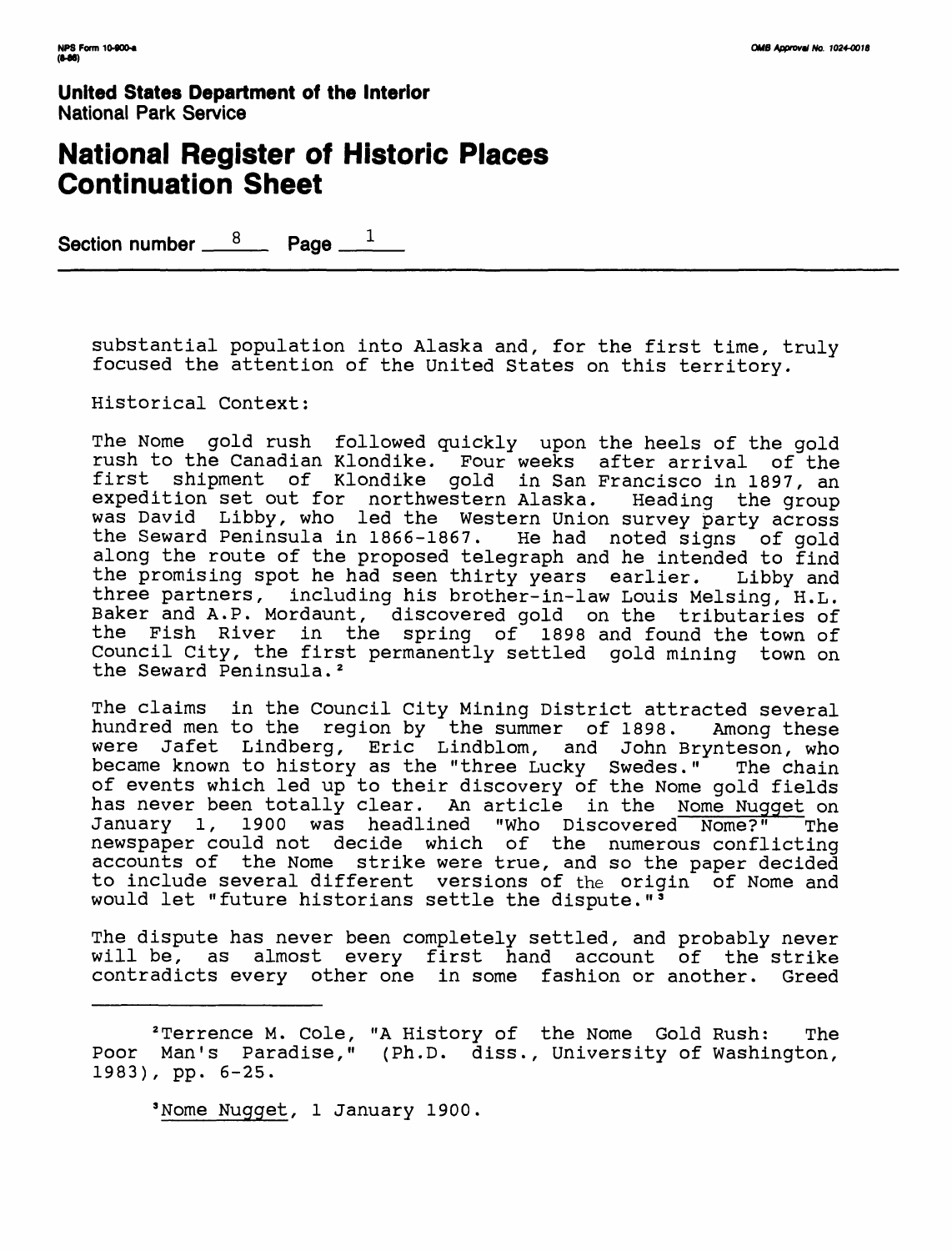## **National Register of Historic Places Continuation Sheet**

Section number  $\frac{8}{2}$  Page  $\frac{2}{3}$ 

and race prejudice against the "Swedes" who struck it rich, as well as years of legal disputes over the ownership of the richest claims, have left a trail of contradictory evidence. It is certain that several individuals actually prospected in the Anvil Creek area before the "three Lucky Swedes" located the E.O. Lindblom Placer Claim on Mountain Creek on September 19, 1898, the No. 1 on Snow Creek Placer Claim on September 20, 1898, and the Discovery Claim on Anvil Creek on September 22, 1898. But the prospectors who had been on the creeks before the "lucky Swedes" failed to stake any claims, as they surely would have done had they realized the richness of the ground.<sup>4</sup> One of the best and probably most accurate accounts of the discovery is by Jafet Lindeberg, who described how he met Lindbloom and Brynteson in 1898, and told what subsequently happened in a letter he wrote to the U.S. Geological Survey.

We three men met by Chance at Council City in August, 1898, after prospecting around in that distict for some time and staking claims, formed a prospecting companionship and decided to prospect over a wider range of territory. Even at this early date the Council City district was overrun by stampeders, and staked to the mountain tops; so we proceeded to Golofin [Golovin] Bay, and taking a large open boat and an outfit of provisions, on September 11, 1898, started up

<sup>4</sup> Leland H. Carlson has made the most detailed study of the early events leading up to and following the discoveries at Nome. See especially his articles: "The Discovery of Gold at Nome, Alaska," Pacific Historical Review, May 1947, pp. 163-175; "Nome: From Mining Camp to Civilized Community," Pacific Northwest Quarterly, July 1947, pp. 233-242. The best account of the Nome discovery in a more general context is William R. Hunt, North of 53 (New York: Macmillan, 1974), pp. 95-128. H.L. Blake, one of Daniel Libby's partners, and one of the founders of Council City, claimed that he actually discovered Anvil Creek in late 1897 or 1898, but his claim seems highly suspect. Blake's "History of the Discovery at Cape Nome," (U.S. Senate, 56th Congress, 1st Session, Document No. 441), was published by the U.S. Senate during the debate over the alien claims before the passage of the Alaska Civil Code.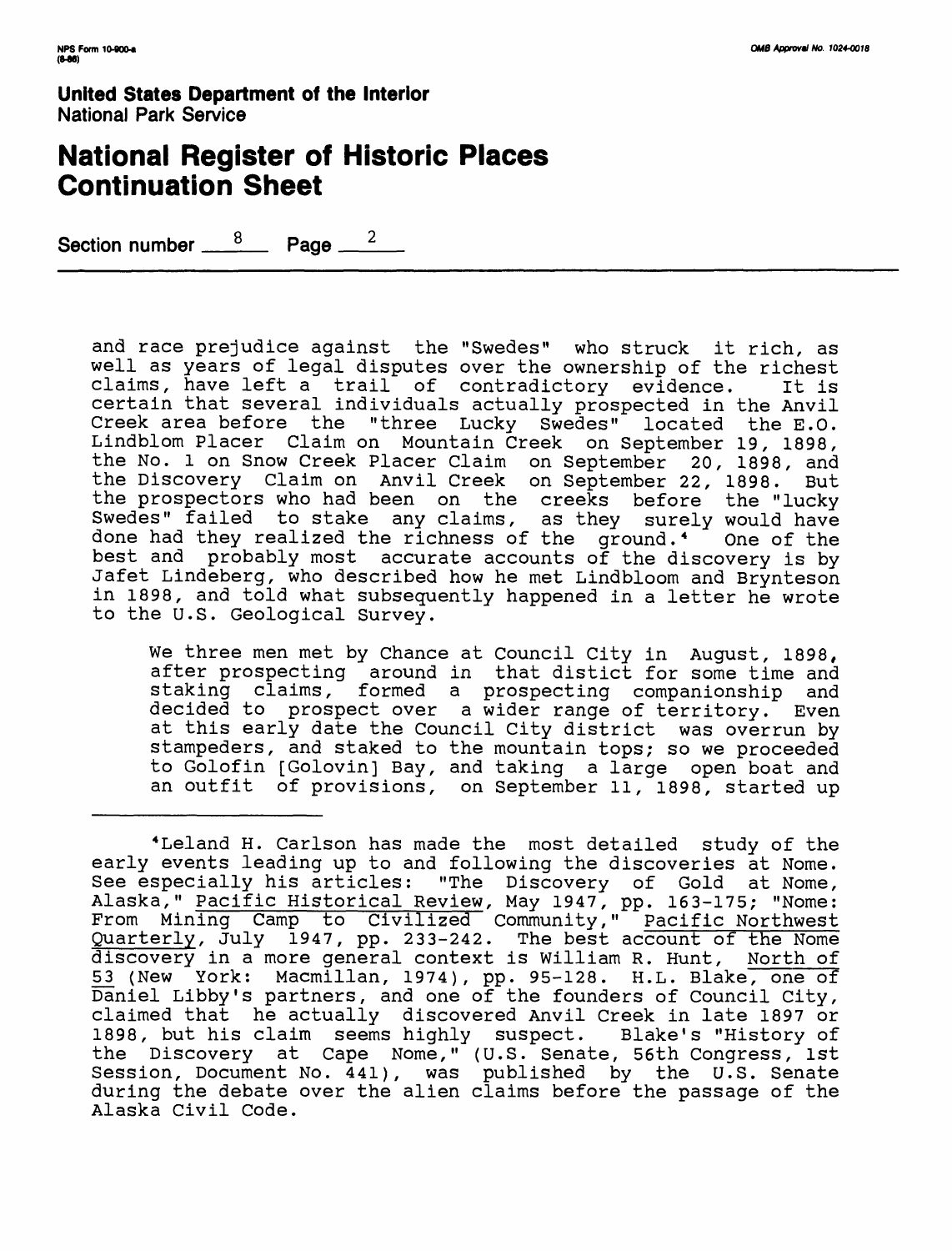## **National Register of Historic Places Continuation Sheet**

Section number  $\frac{8}{2}$  Page  $\frac{3}{2}$ 

the coast toward Port Clarence, stopping at the various rivers to prospect on the way, in which we found signs of gold but not in paying quantities, and finally arriving at what is now known as the town of Nome.

Lindeberg and his partners headed up the mouth of the Snake River, which they named, prospecting as they went along. They camped at the mouth of Glacier Creek. Lindeberg continued:

The first encouraging signs of gold we found on the banks of Snake River....[w]e proceeded to prospect along the tributaries of the Snake River, which tributaries we named as follows: Anvil Creek (taking the name from an anvilshaped rock which stands on the mountain on the east side of the creek), Snow Gulch, Glacier Creek, Rock Creek, and Dry Creek, in all of which we found gold in paying quantities, and proceeded to locate claims, first on Anvil Creek, because we found better prospects in that creek than in the others, and where we located the "discovery claim" in the name of us three jointly. In addition to this, each man staked a separate claim in his own name on the creek.<sup>5</sup>

The naming and staking of the Anvil Creek and other tributaries of the Snake River by Lindeberg, Lindblom, and Brynteson in the fall of 1898 marked the beginning of the development of the Nome Mining District. As word spread of their discoveries, several hundred men, mostly from the Council City district, rushed to the scene. Many of the latecomers were convinced that the "Swedes" and their friends had illegally staked the richest claims and charged that they were aliens and therefore had no right to stake

<sup>5</sup> Lindeberg to Frank L. Hess in U.S.G.S. Bulletin No. 328, pp. 16-18. This statement disagrees with the Record Book of the Cape Nome Mining District Organized October 15, 1898, in the files of the District Recorder, Nome. This document, on page six, records the Anvil Creek claim as located on September 22, 1898 and filed on October 17, 1898; on page sixty-four, records the Lindblom claim on Mountain Creek as located on September 19, 1898; and on pages seventy and seventy-one records the Snow Creek claim as located on September 20, 1898.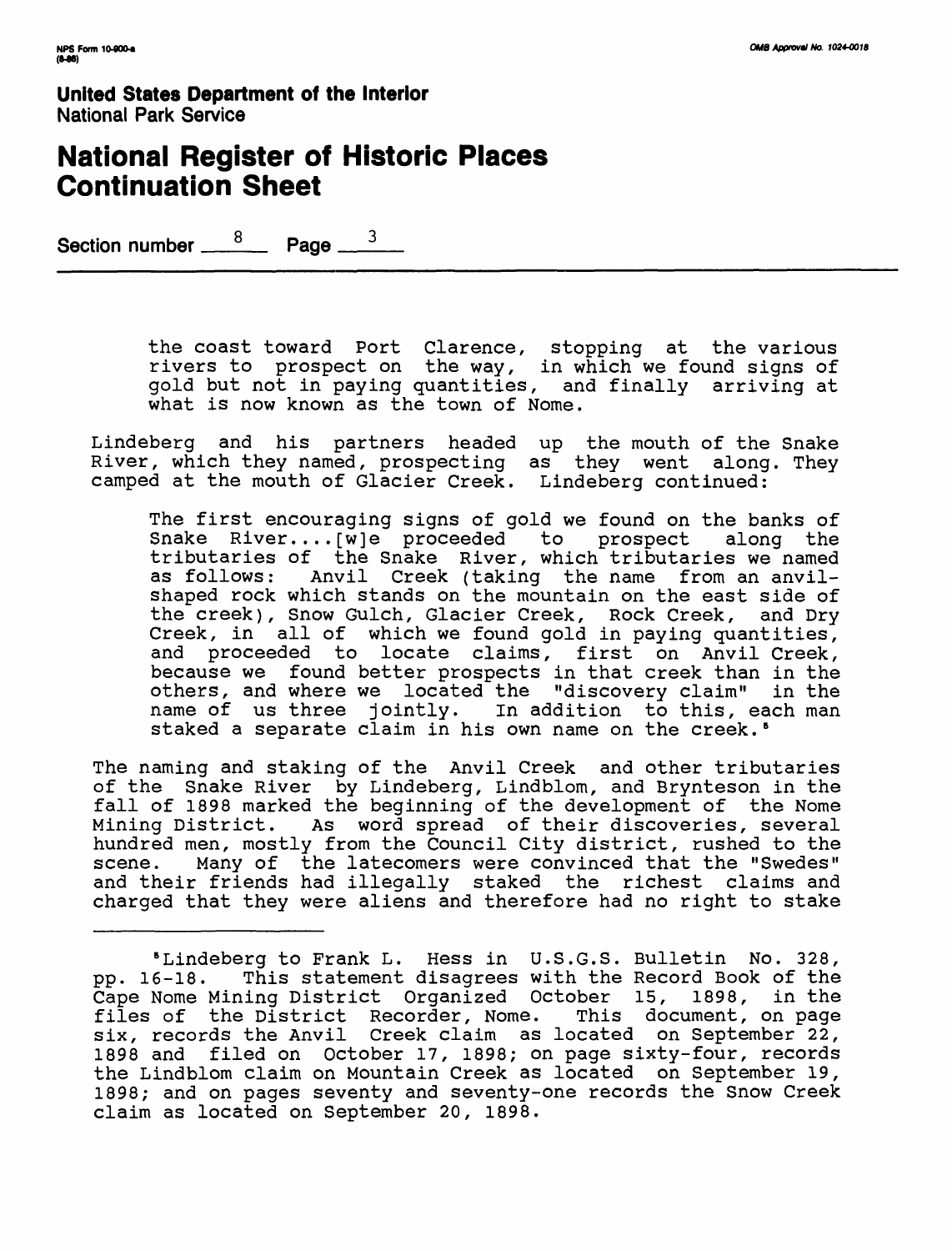## **National Register of Historic Places Continuation Sheet**

Section number  $\frac{8}{2}$  Page  $\frac{4}{4}$ 

mining ground on American soil. On this pretense most of the claims were re-staked by claim jumpers and speculators. The situation was even worse by the summer of 1899, as the number of prospectors in the camp had swelled to 3,000, and the U.S. Army had to restrain a mob which planned to declare all of the existing mining locations in the Nome distict void and illegal and to reopen all of the creeks for staking.<sup>6</sup>

During this critical period in July 1899, gold was discovered in rich quantities in the sand on the Nome beach. All along the coast, perhaps for hundreds of miles, there was gold in the sand. No one knows for certain who first discovered gold in the beach sand, or where or when it happened, but it was this discovery which made Nome a national sensation during the winter of 1899- 1900 and started the great gold rush of 1900.' The discovery of gold on a few creeks in the vicinity of Nome excited some interest, the Nome News explained in December 1899, "but it was the unparalleled discovery of gold in the sands of the beach that riveted the attention of multitudes on this section.<sup>8</sup>

The beach strike was a poor man's dream come true. No claims could be staked on the beach, there was no frozen ground to thaw, and there were no back-breaking holes to dig. Some men even believed that the gold actually came in with the tide, like seashells or driftwood, and with no more effort than putting sand in a bucket, they could dig out a fortune. Sam Dunham, who was reporting on conditions in Nome for the U.S.Department of Labor, left an eloquent description of conditions on the beach as they were in the fall of 1899, when more than a thousand golden

<sup>6</sup> Cole, "A History of the Nome Gold Rush," pp. 47-60; Carlson, "The First Mining Season at Nome," pp. 163-175.

'There are numerous people who took credit, or were given credit, for the discovery of gold in the sand on the Nome beach. Several people may have made the discovery about the same time. See, Cole, "A History of the Nome Gold Rush," pp. 77-78.

<sup>8</sup> Nome News, 30 December 1899.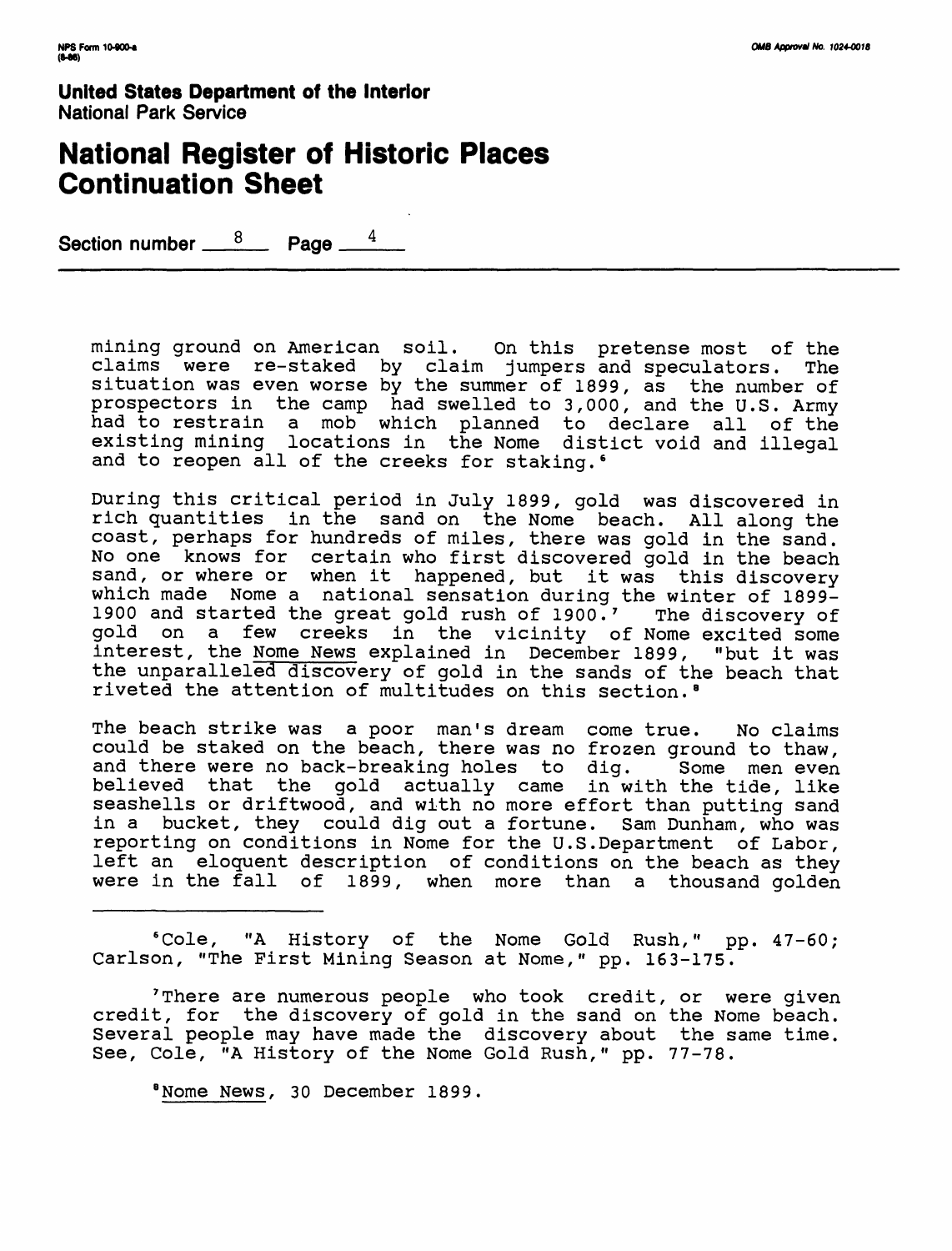# **National Register of Historic Places Continuation Sheet**

 $\frac{8}{\sqrt{25}}$  Page  $\frac{5}{\sqrt{25}}$ Section number \_\_\_\_

beachcombers rocked about one million dollars in gold out of the sand on the shore of the Bering Sea. Dunham wrote:

No thoughtful man who walked along this golden street in the bright sunlight of last October will ever forget the picture presented there. For many miles along the beach double ranks of men were rocking, almost shoulder to shoulder, while their partners stripped the pay streak and supplied the rockers with water and pay dirt. Nearly all were working with an energy and dogged perseverance which suggested the husbandman shocking his sheaves and now and then casting anxious glances at the black cloud fast rising in the west. Others, seemingly less fearful of the future, were passing jokes or singing as they worked. <sup>9</sup>

The beach sands were not inexhaustible as many had hoped, and the gold did not come in with the tide, as some had theorized. Instead, the gold had been slowly washed out of the tundra by the waves and concentrated on the beach. By the summer of 1900 when some 20,000 people had landed on the "Golden Sands of Nome" most of the gold was already gone. Later, huge dredges were built to mine the golden sands, and almost every single one was a disastrous failure.<sup>1</sup>° But even today, nearly every year, new efforts are still made to mine the beach sands at Nome, as promoters or inventors with new machines think that they have finally found a secret for digging gold out of the Bering Sea. Though the "golden sands" of Nome were never as commercially important as either the claims on the creeks or the ancient submerged beach lines, the Nome beach was the inspiration for Alaska's greatest gold rush.

### Discovery Claim on Anvil Creek

<sup>9</sup> U.S. Department of Labor, The Yukon and Nome Gold Regions, by Sam C. Dunham, Vol. 5, Bulletin No. 29, July 1900, p. 858.

<sup>1</sup>°Terrence Cole, Nome: City of the Golden Beaches (Anchorage: Alaska Geogra<del>phic Society, 1984), pp. 91–95. For</del> the story of one particular dredge which failed, see Engineering and Mining Journal, 22 June 1901, pp. 85-786; 6 July 1901, p. 4.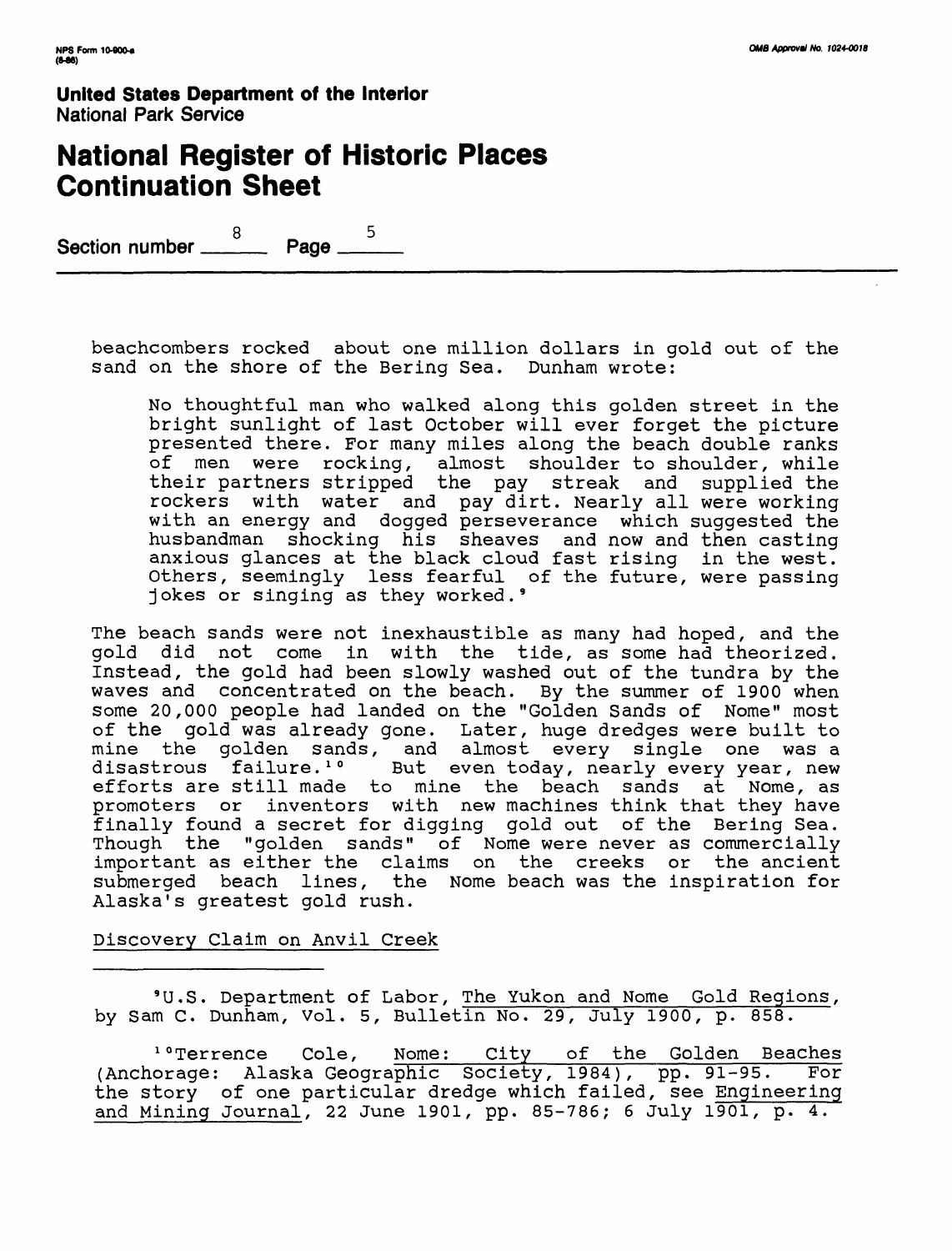## **National Register of Historic Places Continuation Sheet**

8 6 Section number \_\_\_

> The single stream of Anvil Creek produced far more gold than was ever taken out of the beach. Anvil Creek was one of the richest placer gold streams discovered in the north. Out of the total gold production for the Seward Peninsula in 1900, \$4.7 milion, Anvil Creek alone was the source of \$1,750,000 in gold. The output on Anvil Creek was one million dollars more than that of the next richest stream, Glacier Creek (and its rich tributary Snow Gulch), which produced a total of only  $$750,000.^{\text{T}}$  "Anvil Creek, which may be called the first parent of Nome, has already spread its name and fame over the length and breadth of the American continent," the Nome Semi-Weekly News reported in 1905. "By the discovery of the rich values contained on that stream, Seward Peninsula was opened to civilization and industry." In fact, the News claimed, "because of the effect which its discovery has had on the development of this immense territory of the Northland, it must take precedence [over] every other gold bearing stream north of California."<sup>12</sup> In 1908 the U.S. Geological Survey reported that in the last five years, Anvil Creek had produced \$5 million.<sup>13</sup>

> The Discovery Claim on Anvil Creek was spectacularly rich: it was one of the single richest placer mining claims ever discovered.<sup>14</sup> In 1900 after one full season of mining, it was reported that Discovery Claim on Anvil had yielded \$100,000, while No. 1 Above and No. 1 Below Discovery on Anvil had yielded

> <sup>11</sup>U.S. Geological Survey, A Reconnaisance of the Cape Nome and Adjacent Gold Fields of Seward Peninsula, Alaska, in 190Q, by Alfred H. Brooks, (Washington: Government Printing Office, 1901), p. 69.

<sup>12</sup> Nome Semi-Weekly News, 13 October 1905.

13 U.S.G.S. Bulletin No. 328, p. 188.

1 4 Ibid., p. 188.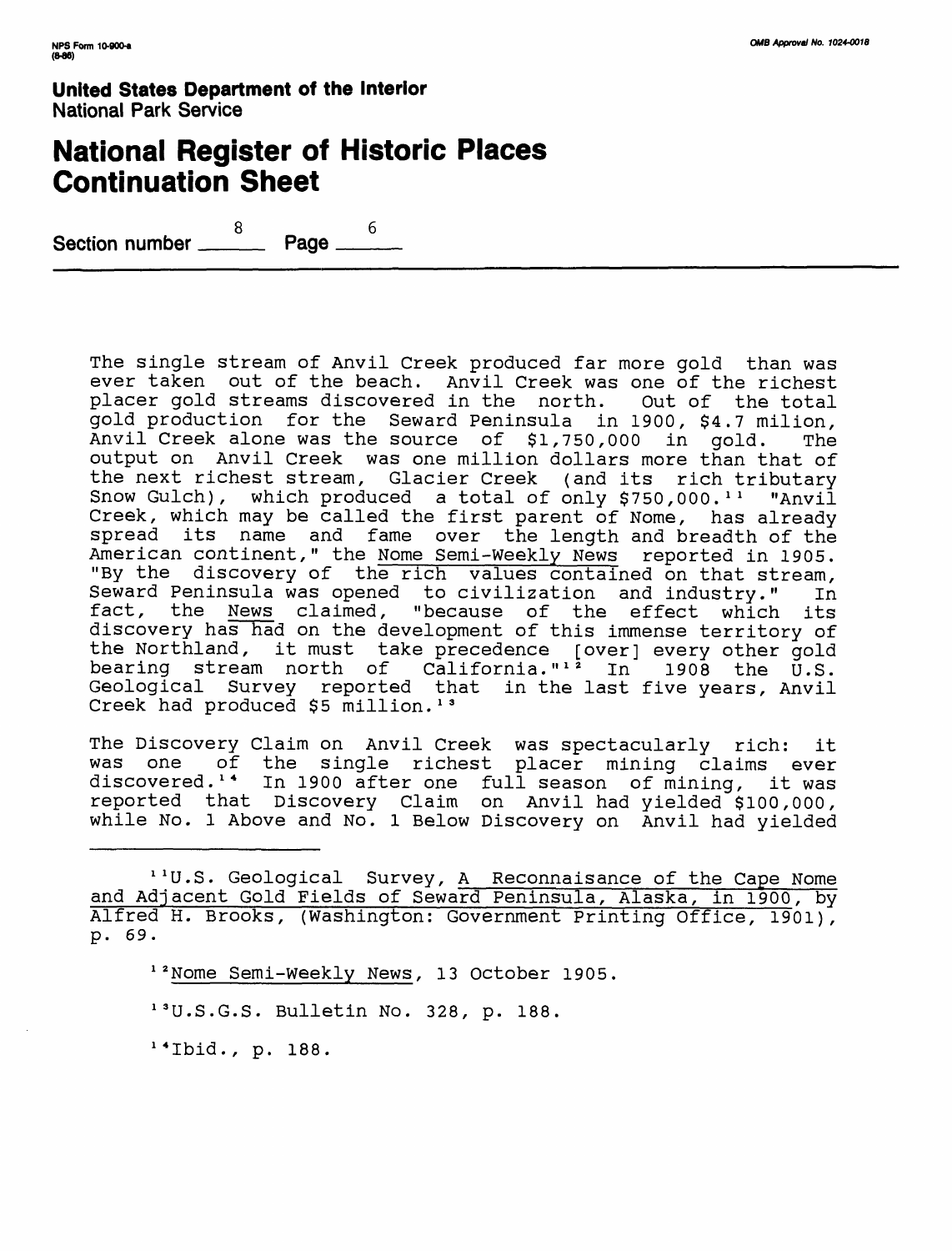# **National Register of Historic Places Continuation Sheet**

 $\frac{8}{\sqrt{2}}$  Page  $\frac{7}{\sqrt{2}}$ Section number \_\_\_\_

> $$100,000$  and  $$150,000$  respectively.<sup>15</sup> Some of the nuggets dug out of Discovery Claim were the largest ever found. In September 1901, Jafet Lindeberg found a nugget on Discovery Claim which was six-and-a-half inches in diameter and weighed six pounds.<sup>16</sup> The richest stretch of the stream was the half-mile upstream and downstream from the Discovery Claim, which is located where the creek leaves the river valley and enters the coastal plain.<sup>17</sup>

> The miners who toiled on Anvil Creek and the Discovery Claim, like miners who worked gold placer streams anywhere, were forced to gradually improve their methods of operation, to cut costs and increase production. The Pioneer Mining Company, the firm which Lindeberg, Lindblom, and Brynteson organized in the wake of their discoveries at Nome, was one of the leading mining companies in bringing new technology to work the gold fields of Nome.

> The geological survey reported that the gold in the bed of Anvil Creek was "practically exhausted" by 1902, but with the discovery of a new channel and constant technological improvements the<br>creek continued to produce.'' The Pioneer Mining Company creek continued to produce.<sup>18</sup> installed a steam shovel on the creek in 1904, and during the summer of 1905 the company had large gangs of men working Discovery Claim in addition to their other properties.<sup>19</sup> The Miocene Ditch Company finished driving a tunnel through Anvil Mountain to supply water for hydraulic mining; the ditch delivered more than 300 feet of water-pressure-to-Discovery<br>Claim, Th 1905 the Miocene company installed "three-huge In 1905 the Miocene company installed "three huge

> <sup>15</sup> Nome and the Gold Fields of Alaska and Yukon Territory (N.A.T.&T. CO., 1899-1900), p. 78.

16 Nome Nugget, 14 September 1901.

<sup>17</sup> U.S.G.S. Bulletin No. 328, p. 188.

 $1$ <sup>8</sup> Ibid., p. 31.

<sup>1</sup> 'Nome Semi-Weekly News, 13 October 1905; U.S. Geological Survey, Alaska Mineral Resources in 1904, Bulletin 259, "Placer Mining in Alaska in 1904," by Alfred H. Brooks, p. 21.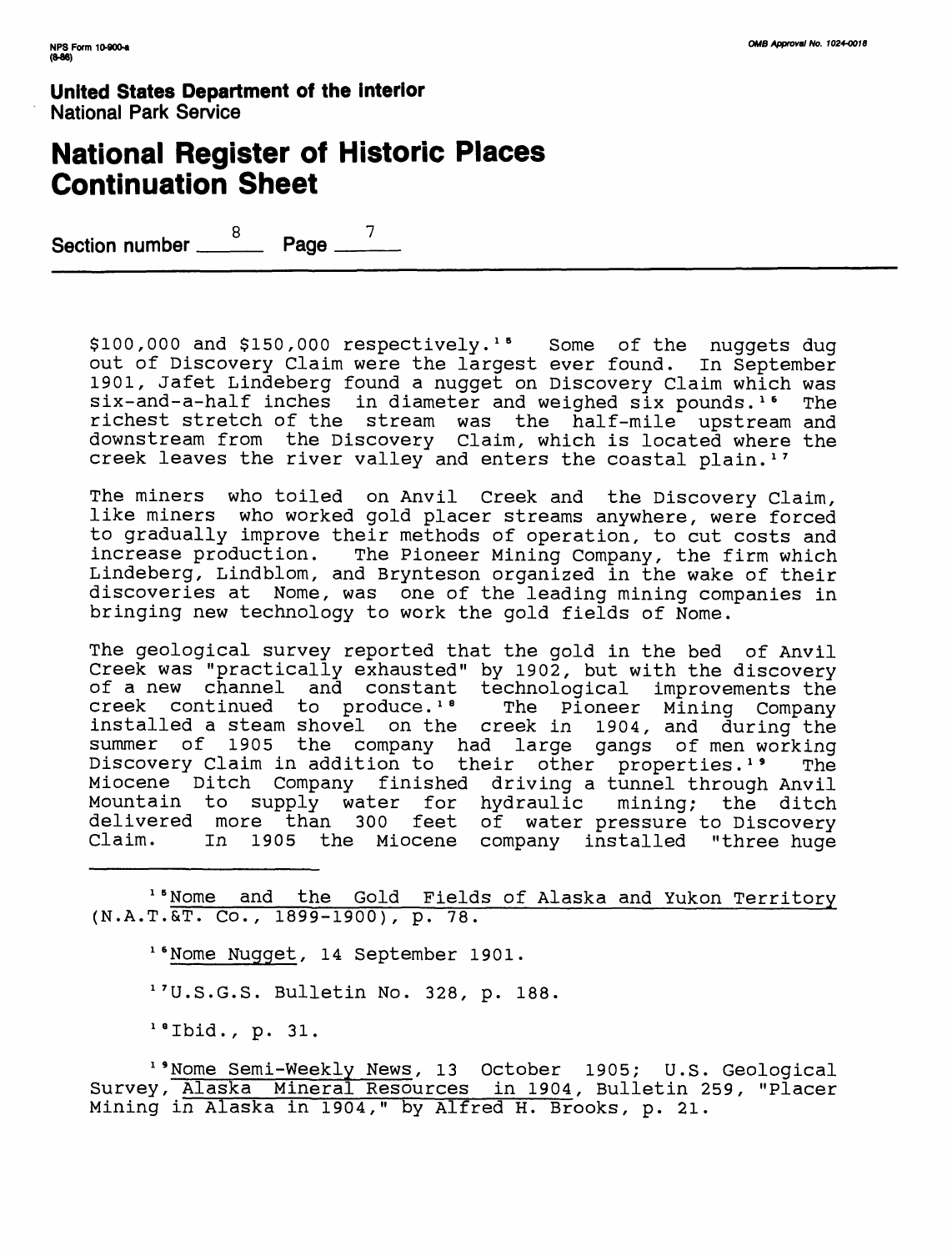## **National Register of Historic Places Continuation Sheet**

 $\frac{8}{\sqrt{2}}$  Page  $\frac{8}{\sqrt{2}}$ Section number \_\_\_\_

hydraulic lifts" on the upper part of Anvil, which were the "largest pieces of machinery ever seen on the creek."<sup>20</sup>

The U.S. Geological Survey report on the Alaskan mining industry in 1905 called attention to the working and re-working of the gravels on Anvil Creek. At that time it was surely the most intensively mined stretch of ground in Alaska. "Anvil Creek is probably the most noted gold-producing stream in Alaska," the U.S.G.S. stated. "It is the stream on which the first claims of the Nome region were staked, and since that time has always been in the first rank of producers. Discovery claim on Anvil Creek has already been worked over three times and the gravel on other claims has been moved twice.<sup>21</sup>

An article in the Alaska-Yukon Magazine in 1907 explained that Anvil Creek and Cleary Creek, the richest stream in the Fairbanks district, were the two most famous placer gold streams in Alaska. The article predicted that Anvil Creek, which had already added \$7 million to the world's gold supply, would continue to produce. "There is a great deal of value left in the ground which improved machinery and modern methods will extract at a later date."<sup>22</sup>

But Anvil Creek, like the city of Nome itself, had started to<br>decline. In fact the peak year of gold production on the Seward In fact the peak year of gold production on the Seward Peninsula was in 1906, when it topped \$7 million. Afterwards it started a sharp decline, and by 1911 the annual production had

20 Ibid.; Edward S. Harrison, Nome and the Seward Peninsula (Seattle: Metropolitan Press, 1905), pp. 146-147.

21 U.S. Geological Survey, Mineral Resources of Alaska in 1905, Bulletin 284, "Gold Mining on Seward peninsula," by Fred H. Moffit, p. 135.

22 "Anvil and Cleary Creeks," Alaska-Yukon Magazine, April 1907, p. 117.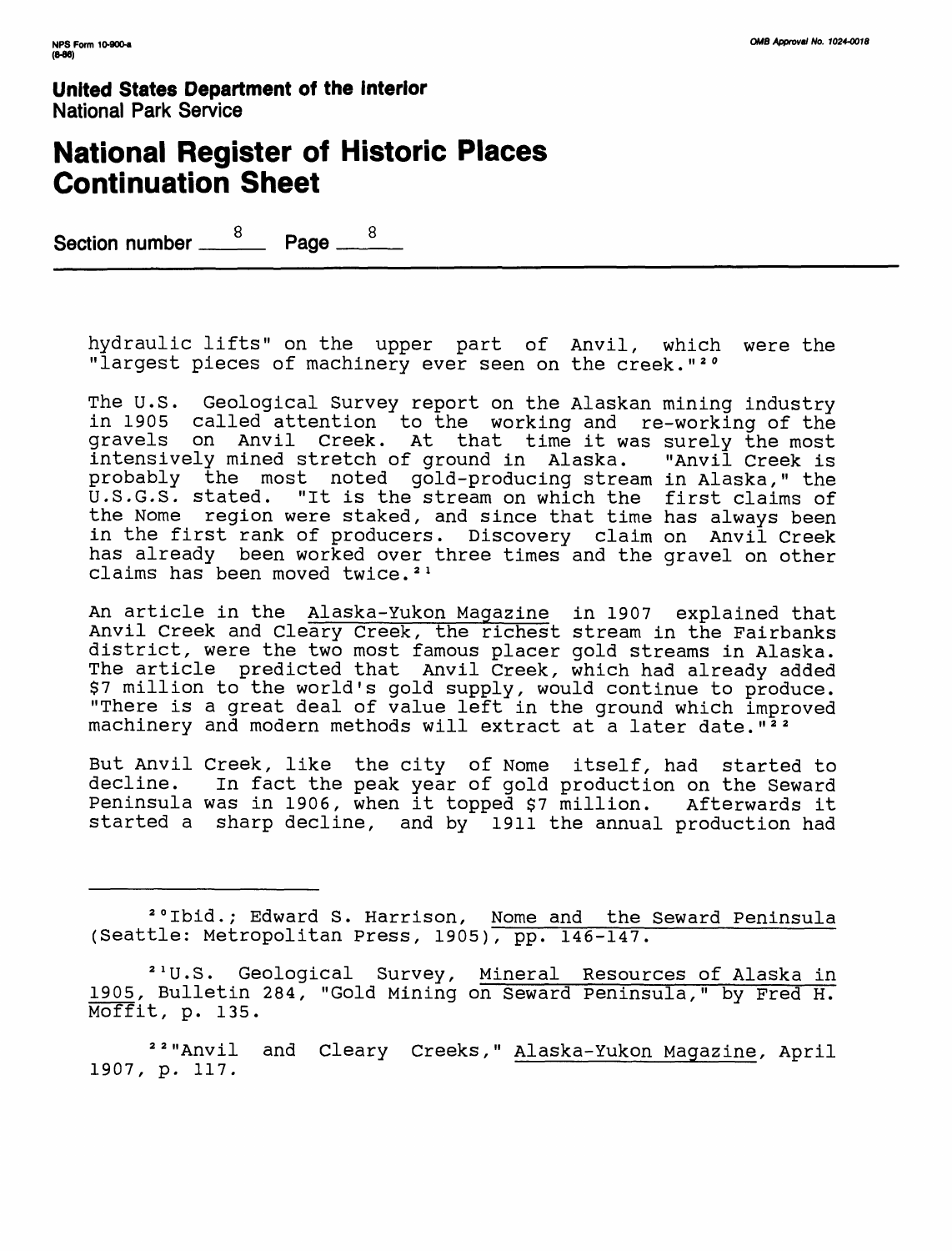# **National Register of Historic Places Continuation Sheet**

Section number  $\frac{8}{2}$  Page  $\frac{1}{2}$ 

dropped to \$3.1 million. 23 Not until the resurgence of dredging in the 1920s would times start to improve, but never again would Nome be the same. The violent storm of 1913, which, according to the Nome Nugget *,* left the city looking like it had been "shelled by a hostile fleet," was a turning point in the history of Nome. Many residents left after the 1913 storm and never came back. Throughout the Territory of Alaska gold mining collapsed during World War I, and by the time of the 1920 census only 852 people remained in Nome. 24

The mining industry in the Nome district came back strongly in the 1920s, as huge dredges started to mine the ground which previously had not been profitable to develop. The gravel along the entire length of Anvil Creek was also mined once again, perhaps for the fifth or sixth time, by a floating dredge, one of the most efficient gold mining machines ever invented. The dredge which mined Anvil Creek was known as the "Bangor Dredge." It had been built in 1914 for the mining company of Cole, Mitchell, and Brower, and originally operated until 1917 on Bangor Creek, another tributary of the Snake River, but shut down when gold mining collapsed in Alaska during World War I. The Bangor Dredging Company dismantled the dredge and reassembled it on Anvil Creek in 1922, where it operated profitably for nearly eight years.<sup>25</sup>

<sup>23</sup>U.S. Geological Survey, Geology of the Nome and Grand Central Quadrangles, Bulletin 533, by Fred H. Moffit, (Washington: Government Printing Office, 1913), p. 65; U.S. Geological Survey, Notes on Mining in Seward Peninsula, Alaska, Bulletin 520-M, by Philip S. Smith, (Washington: Government Printing Office, 1912), pp. 3-5.

24 Cole, Nome: City of the Golden Beaches, pp. 128-135; Nome Nugget, 8 October 1913.

26 Leonard Smith, "History of Dredges in Nome Placer Fields," prepared for Hammon Consolidated Gold Fields Co., March 1926, p. 3, in Reed Collection, Correspondence, University of Alaska Fairbanks, Archives.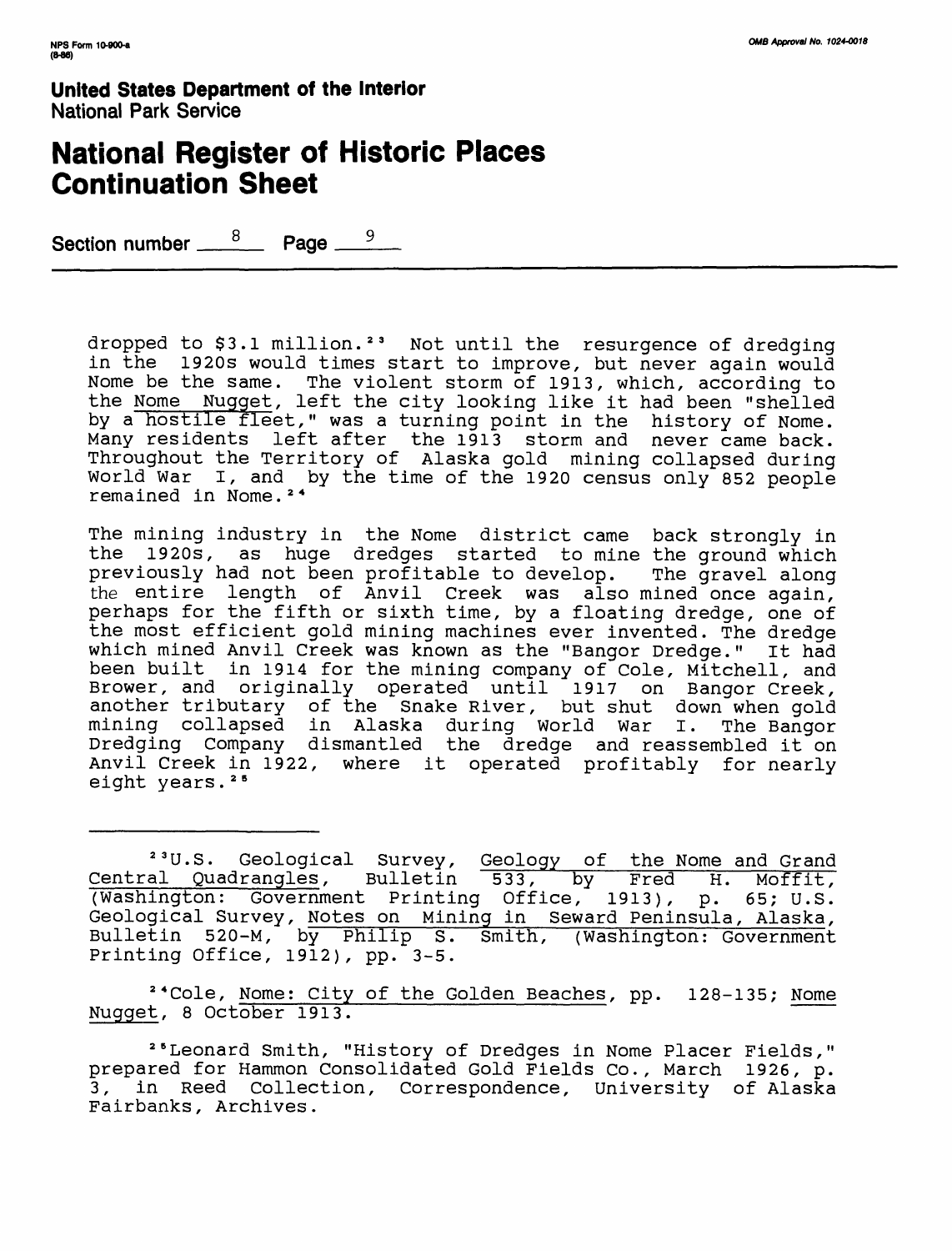## **National Register of Historic Places Continuation Sheet**

Section number  $\frac{8}{2}$  Page  $\frac{10}{2}$ 

In an interview in 1925, Otto Olson and J.J. Cole of the Bangor Dredging Co., who were working at the time on Anvil Creek, said they planned to "dredge practically the entire stream." Olson admitted that the best claims on Anvil Creek had already been "worked over three or four times," but that they were in effect working new ground because previous miners had dug only about two feet down below bedrock, while their dredge enabled them to dig through four or five feet of bedrock. 26

The Bangor Mining Company closed down its dredge on Anvil Creek early in the summer of 1929. "It is understood that the owners are negotiating for the removal of this dredge to a new locality," the U.S. Geological Survey reported in 1929, "but the site has not been made public."<sup>27</sup> Apparently the owners were unsuccessful as the abandoned dredge lies today near the head of Anvil Creek.

Beyond the fact that Anvil Creek was the first big producing gold placer stream in Alaska and was heavily mined from the early prospecting days in the 1890s to the dredging era of the late 1920s, the creek is also historically important because the Discovery Claim, as well as the other claims on Anvil Creek, lay<br>at the center of one of the boldest iudicial frauds and the center of one of the boldest judicial frauds and conspiracies in the history of the United States.

The mastermind behind a plot to rob the Swedes and other owners of the richest mining properties of Nome was Alexander McKenzie,<br>Republican boss of North Dakota and founder of a boqus Dakota and founder of a bogus corporation, the Alaska Gold Mining Company. This company had purchased hundreds of worthless titles to mining properties in the Nome district from claim jumpers, who had moved in on the pretext that the "lucky Swedes" and other alleged aliens had no

<sup>26</sup>Ibid., pp. 3–4; U.S. Geological Survey, <u>Mineral Resources</u> of Alaska in 1914, Bulletin 622, "Placer Mining in Seward Peninsula," by Henry M. Eakin, p. 367.

27 U.S. Geological Survey, Mineral Industry of Alaska in 1929, Bulletin 824-A, by Philip S. Smith, p. 44.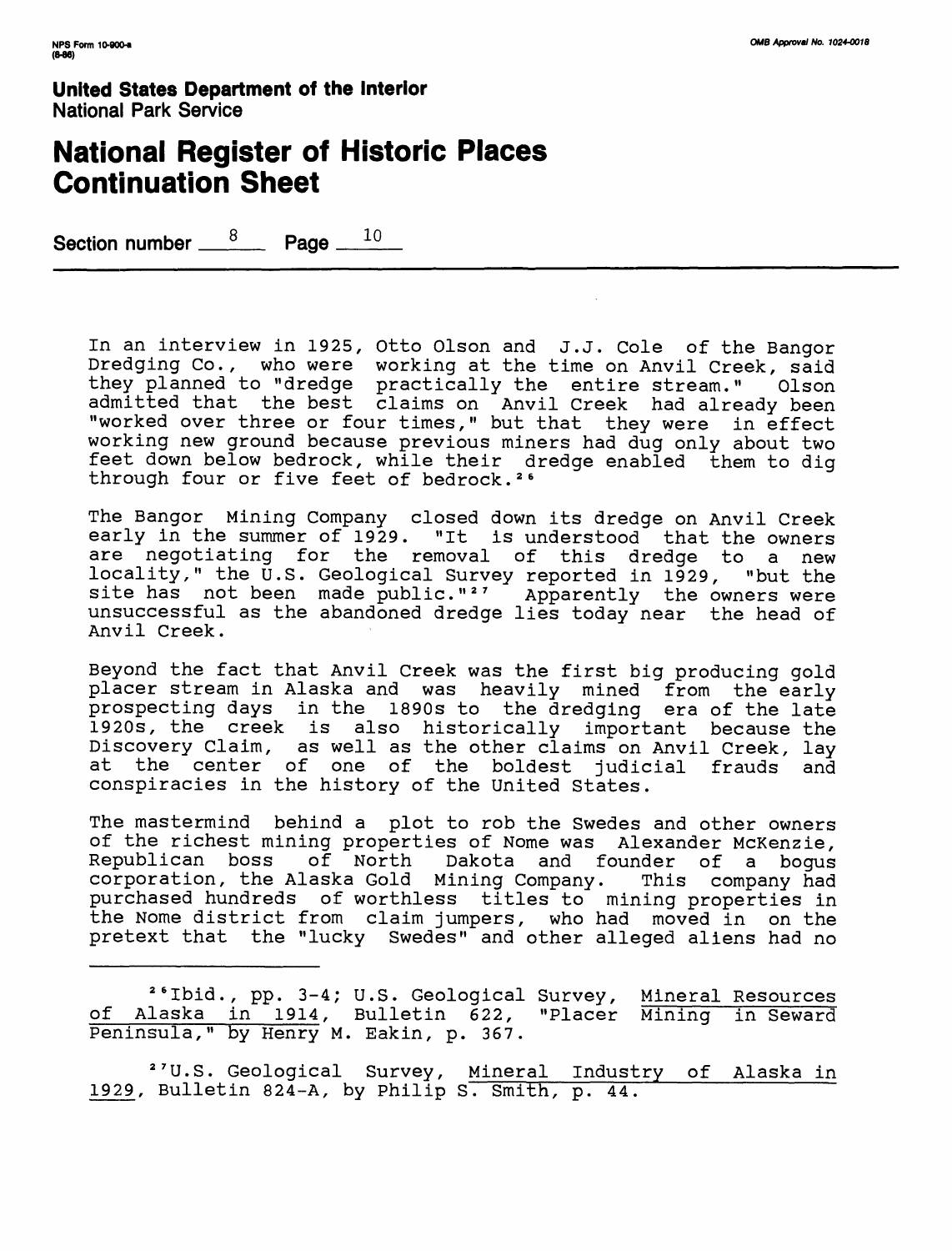*V*

**United States Department of the Interior** National Park Service

## **National Register of Historic Places Continuation Sheet**

Section number  $\frac{8}{2}$  Page  $\frac{11}{2}$ 

right to stake claims on American soil. Although without legal basis, this belief was widely perpetrated.<sup>28</sup>

Seeing opportunity in the lawless climate of Nome, McKenzie used his political clout to maneuver the appointment of Judge Arthur H. Noyes, who arrived in Nome in July, 1900. The plan was simple<br>and effective. Within four days of Noves' arrival, McKenzie was Within four days of Noyes' arrival, McKenzie was in control of a half dozen of the richest claims in Nome, including Discovery Claim on Anvil Creek.<sup>2</sup> McKenzie had the judge appoint him as receiver under the facade that he would operate the claim and protect the value of the property while the issue of ownership was being litigated.

The Discovery Claim was the centerpiece, then producing \$15,000 in gold per day.<sup>30</sup> Plaintiff Robert Chipps, who had jumped the claim in the summer of 1899, brought suit on the grounds that Brynteson, Lindblom, and Lindeberg were aliens, and therefore their location was illegal.<sup>31</sup> Although the Nome Daily News opined that Chipps had not a "ghost of a show," his lawyers had tied up the property "in a maze of legal thread," which could have taken months to unravel.<sup>32</sup>

The legal travesties ended in October of 1900 with the arrival of two U.S.Deputy Marshals. McKenzie was tried and convicted of contempt of court; Noyes was removed from his position and fined

<sup>2</sup> "Cole, "A History of the Nome Gold Rush," pp. 159-181. Leland H. Carlson's An Alaskan Gold Mine: The Story of No. 9 Above (Evanston: Northwestern University Press, 1951), describes in detail the legal fighting over another claim on Anvil Creek.

*29* Nome Gold Digger, 25 July 1900.

30 Cole, "A History of the Nome Gold Rush," pp. 199-201.

 $3$ <sup>1</sup> Nome Daily News, 26 July 1900.

32 Nome Daily News, 25 July 1900.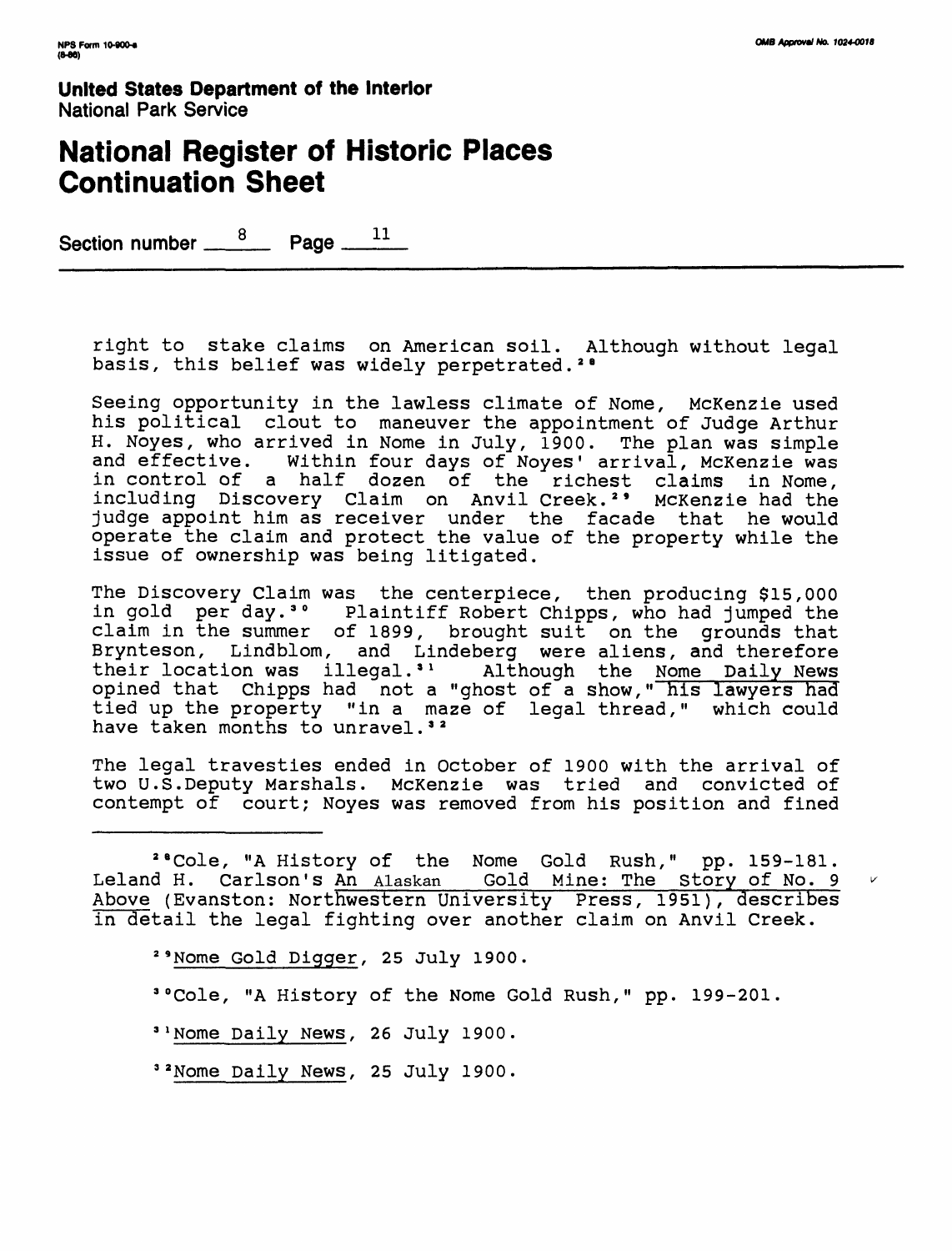## **National Register of Historic Places Continuation Sheet**

Section number <u>8</u> Page 12

\$1,000.<sup>33</sup> These events have been immortalized in Rex Beach's famous novel, The Spoilers.

#### No. 1 on Snow Creek

No. 1 on Snow Creek did not share the exciting history of Discovery Claim on Anvil Creek after the first burst of mining activity. During that brief intial period, however, No. l on Snow Creek showed substantial promise and produced substantial profits. The promise was indicated when the "lucky Swedes" returned with others to the Snake River in October 1898 to organize a mining district and to work the claims they had located. Panning on Snow Creek produced \$76 worth of gold in one afternoon and led to two rockers being brought up from their schooner at the mouth of the Snake River. One was used on Snow Creek and the other on No. 8 on Anvil Creek. Together, the rockers produced over \$1,800 in gold in four or five days. 3 4

When the miners returned to their claims in the spring of 1899, Lindblom, Lindeberg, and Brynteson acting as the Pioneer Mining Company took over \$300,000 in gold from No. 1 on Snow Creek. By comparison, only \$100,000 was taken from Discovery Claim on Anvil Creek at this time.<sup>35</sup> Snow Gulch, where No. 1 on Snow Creek is found, was characterized as "the richest ground yet opened in the district." Nuggets valued at \$150 were located and in one 24 hour period three men took out \$7,000. Predictions were that the

<sup>33</sup> The best account of the McKenzie-Noyes conspiracy is Waldemar E. Lillo, "The Alaska Gold Mining Company and the Cape Nome Conspiracy," (Ph.D. diss., University of North Dakota, 1935) .

34 Report on the Cape Nome Mining Region, Senate Document No. 357, 56th Congress, 1st sess., p. 2.

<sup>35</sup> Trezona, C.E., ed., Cape Nome and the Northern Placer Mines, (Seattle: Denny-Coryell Co. for C.E. Trezona, 1900), p. 8; Nome and the Gold Fields of Alaska and Yukon Territory, North American Transportation and Trading (NAT&T) Co., 1899-1900, p. 78.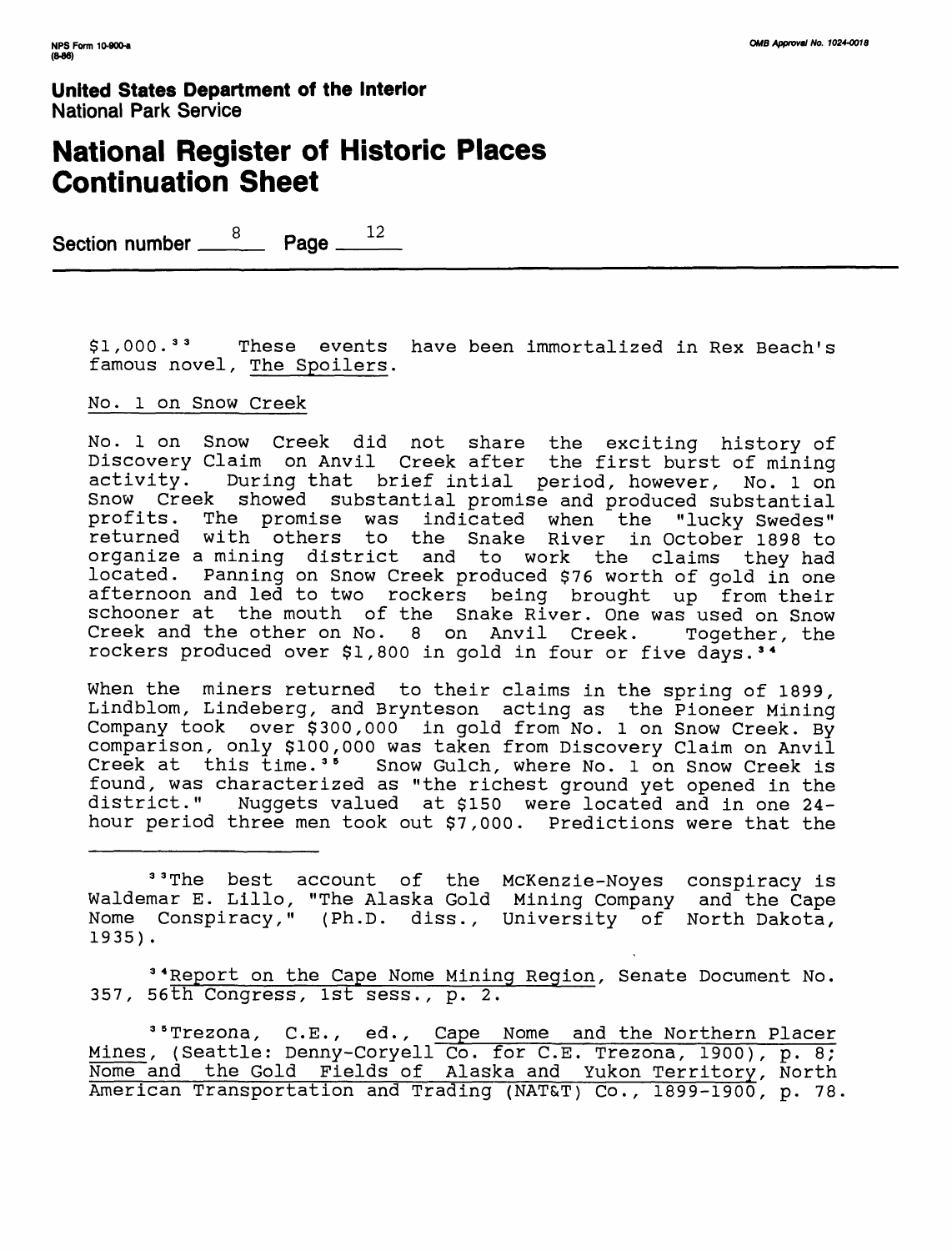# **National Register of Historic Places Continuation Sheet**

Section number <u>8</u> Page 13

four claims in Snow Gulch would produce \$1,000,000 apiece. 3 6 Expectations of the wealth to be produced at Snow Gulch were demonstrated in 1901 when the first segment of the Miocene Ditch was constructed over a five-and-one-half mile route from Glacier Creek to Snow Gulch. It supplied water for the first hydraulic work on the Seward Peninsula and resulted in the single biggest clean-up in the Nome gold fields during the 1901 season. 37

By 1903, however, geologists were concluding that the placer claims in Snow Gulch were practically exhausted before 1903.<sup>38</sup> The uncertainties of mining were demonstrated when exploitation of No. 1 on Snow Creek began again in the 1970s and has continued to present.

#### E.O. Lindbloom Placer Claim

The E.O. Lindbloom Placer Claim rounds out the picture of the uncertainties of mining when compared with Discovery Claim on Anvil Creek and No. l on Snow Creek. Like those two claims, the Lindbloom Claim was among the first three filed prior to the Nome goldrush. Unlike those two claims, the Lindbloom Claim produced Nine years after discovery of the Lindbloom Claim on Mountain Creek, the U.S.Geological Survey reported that no mining had been done along the creek although a prospect well and preparations to work one claim had taken place in 1904. Between then and the present, there have been only two operations on the claim. In 1936 and again in 1938, leasees worked it for a short period and recovered only about six ounces of gold.<sup>39</sup>

Dunham, 1900, p. 846; Schrader and Brooks, 1900, p. 32.

3 7 Harrison, 1905, p. 146.

38 U.S. Geological Survey, Bulletin 328, p. 193.

<sup>3</sup> "U.S. Geological Survey, Bulletin No. 328, 1908; Alaska Gold Company, letter, to Alaska Division of Parks, in files of the Office of History and Archaeology, Alaska Division of Parks and Outdoor Recreation, Anchorage.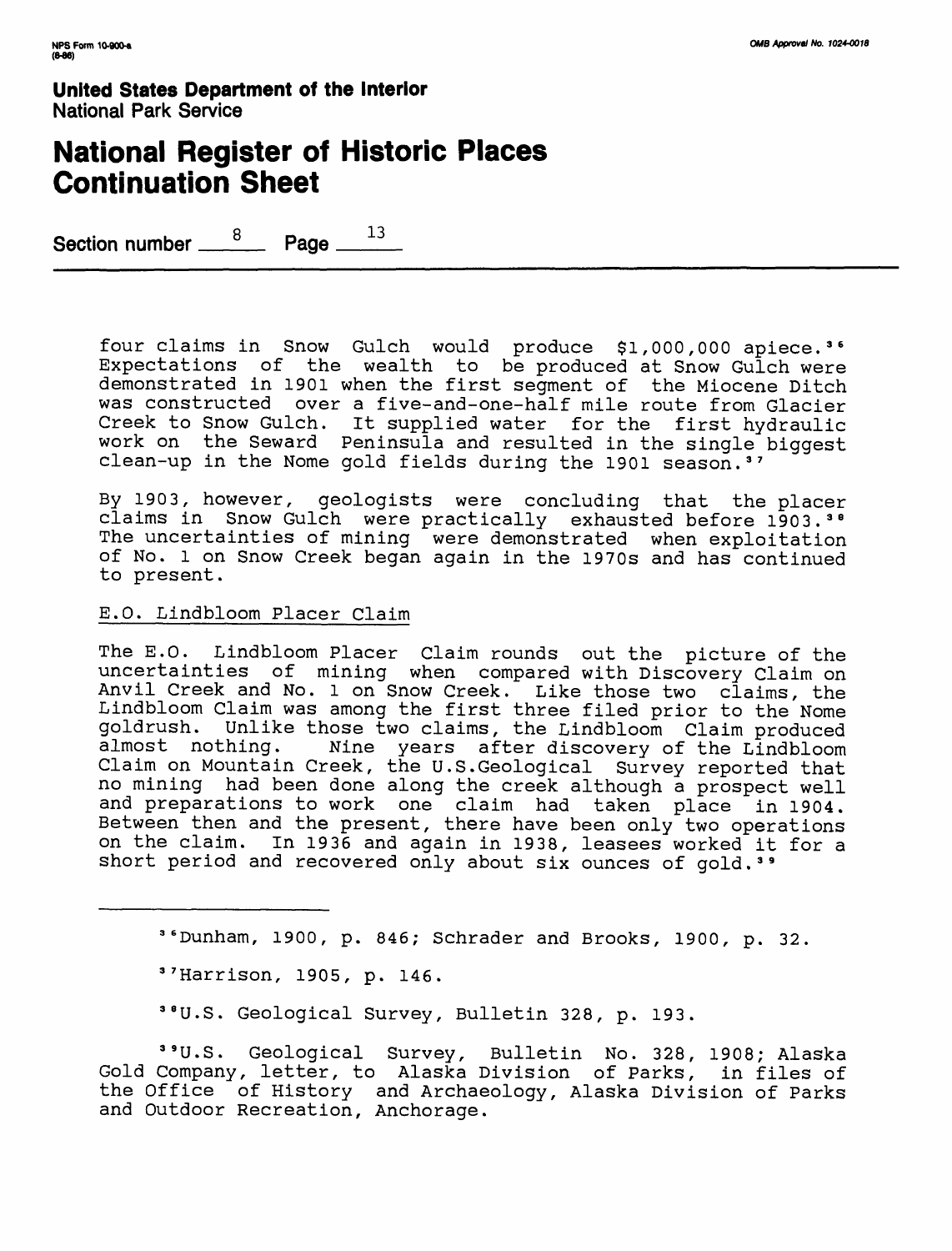# **National Register of Historic Places Continuation Sheet**

8 14 **Section number \_\_\_\_ Page \_\_\_\_**

### Conclusion

Over the years in Nome numerous floods and fires have taken their toll, and today only a few major buildings from the gold rush era are still standing in the community. Thus, the Discovery Claim on Anvil Creek, the E.O. Lindbloom Placer Claim, the No. 1 on Snow Creek Placer Claim, and the portion of the Nome beach which is not covered by the breakwater are especially important links to the past. The overgrown tailings on the placer claims and the stretches of the beach which are little changed from 1900 are unique sites for the interpretation of that period of American history, when the "golden sands of Nome" thrilled the entire country and started Alaska's greatest gold rush.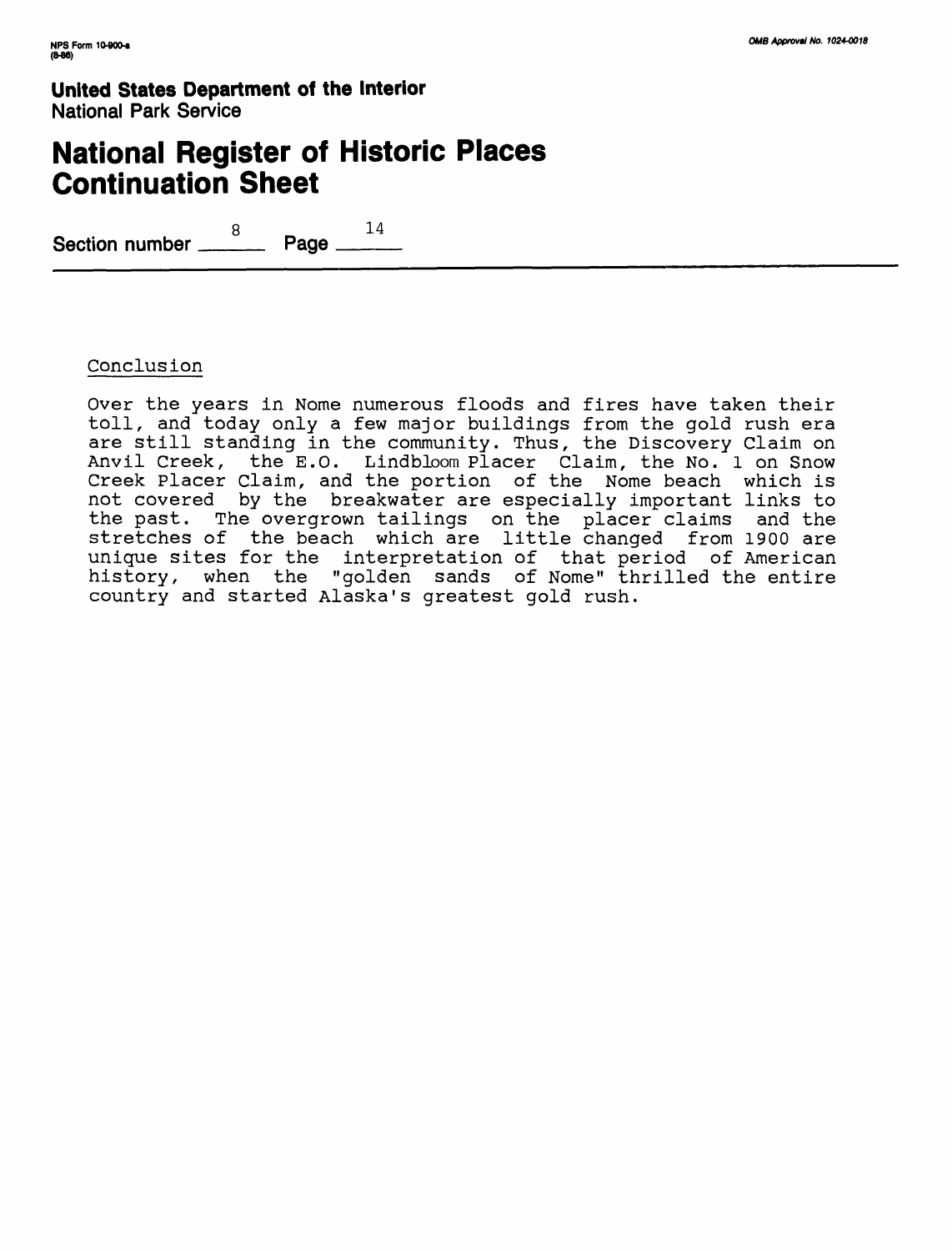# **National Register of Historic Places Continuation Sheet**

Section number  $\overset{9}{\rule{25pt}{0.5pt}}$  Page  $\overset{1}{\rule{25pt}{0.5pt}}$ 

ITEM 9. MAJOR BIBLIOGRAPHICAL REFERENCES

"Anvil and Cleary Creeks." Alaska-Yukon Magazine *,* April 1907, pp. 117-119.

Beach, Rex. The Spoilers. New York: Harper and Brothers, 1906.

"The Looting of Alaska," Appleton's Booklovers' Magazine, January through May, 1906. Brooks, Alfred H., George B. Richardson, Arthur J. Collier, and Walter Mendenhall. Reconnaissances in the Cape Nome and Norton

Bay Region, Alaska, in 1900. Washington: Government Printing Office, 1901.

Campbell, J.L. Cape Nome, Alaska:\_\_\_The Poor Man's Diggings. Chicago: J.L. Campbell, 1900.

"Cape Nome." Engineering Magazine, 19 July 1900, pp. 601-602.

- Carlisle, Henry. "An Interview with Jafet Lindeberg." Mining Engineering, July 1964.
- Carlson, Leland H. An Alaska Gold Mine: The Story of the No. 9 Above. Evanston: Northwestern University Press, 1951.
- "The Discovery of Gold at Nome, Alaska." The Pacific Historical Review, September 1946, pp. 259-278.
- "The First Mining Season at Nome, Alaska, 1899," The Pacific Historical Review, May 1947, pp. 163-175.

"Nome: From Mining Camp to Civilized Community." Pacific Historical Review, July 1947, pp. 233-242.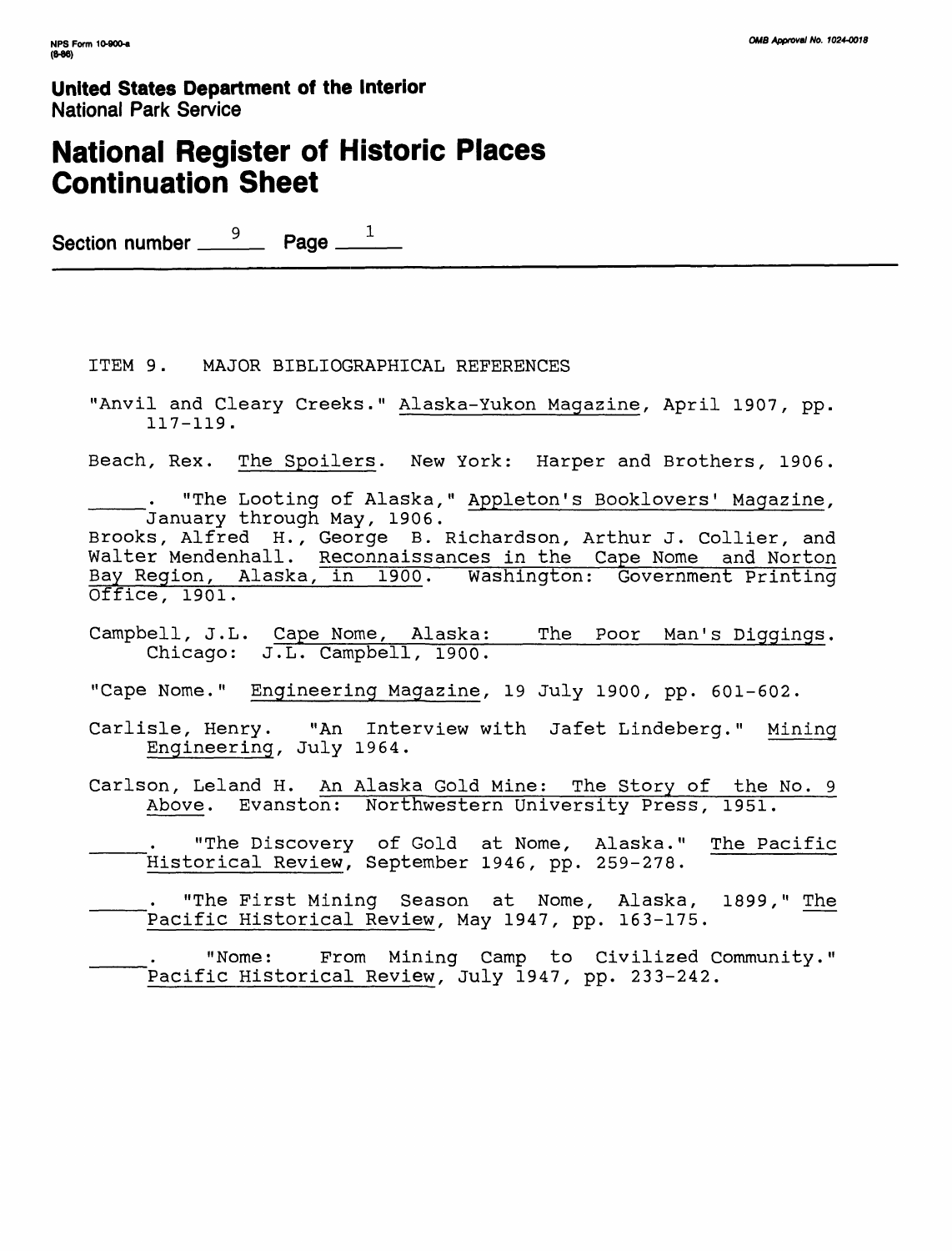# **National Register of Historic Places Continuation Sheet**

Section number  $\frac{9}{2}$  Page  $\frac{2}{2}$ 

- Cole, Terrence. "A History of the Nome Gold Rush: The Poor Man's Paradise." Ph.D. Dissertation, University of Washington, 1983.
- . Nome: City of the Golden Beaches. Anchorage: Alaska Geographic Society, 1984.
- Cowden, Fred R. "Historical Paragraphs: Cape Nome Mining District." The Alaska Pioneer, June 1913, pp. 4-12.
- Draper, Charles W. "Digging Gold on the Seashore." Metropolitan Magazine, March 1901, pp. 360-368.
- Harrison, E.S. Nome and Seward Peninsula. Seattle: Metropolitan Press, 1905.
- Lampton, William J. "The Cape Nome Gold Fields." McClure's Magazine, June 1900, pp. 134-142.
- Lewis, C. Edgar. "The Cape Nome Gold Fields." Outlook, 7 April 1900, pp. 784-791.
- Lillo, Waldemar E. "The Alaska Gold Mining Company and the Cape Nome Conspiracy." Ph.D. Dissertation, University of North Dakota, 1935.
- McCutcheon, I.D. "Beach Mining at Cape Nome." Alaska and Northwest Quarterly, 1899, p. 104.
- Morrow, William W. "The Spoilers." California Law Review, January 1916, pp. 89-113.
- "Nome Mining Claim Location Notices," District Recorder's Office, Nome, Alaska.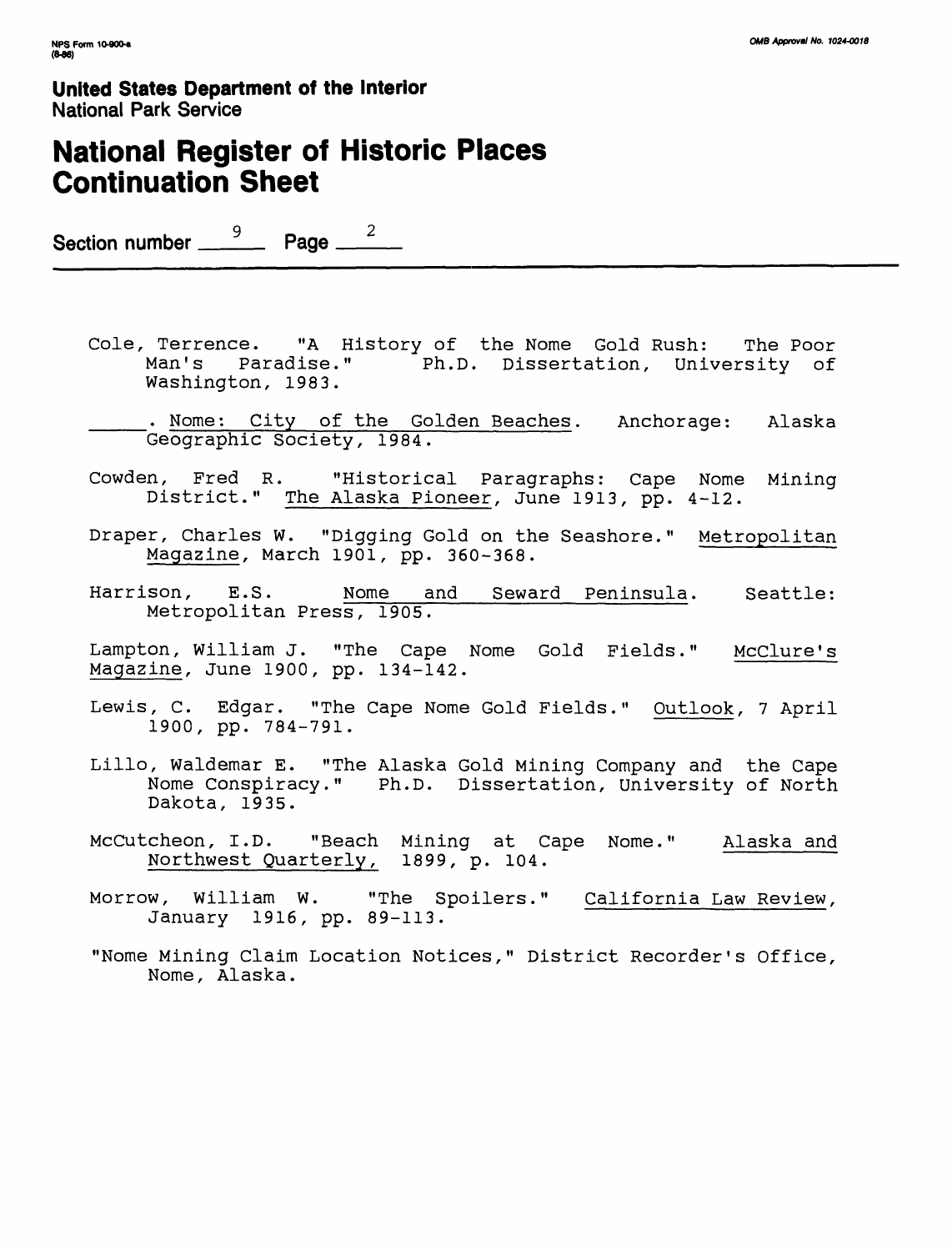# **National Register of Historic Places Continuation Sheet**

Section number  $\frac{9}{2}$  Page  $\frac{3}{2}$ 

- Queneau, A.L. "The Gold Sands of Cape Nome." Engineering Magazine, July 1902, pp. 497-510.
- U.S. Department of Labor. The Yukon and Nome Gold Regions by Samuel C. Dunham. Vol. 5, Bulleting 29, 1900.
- U.S. Geological Survey, Geology of the Nome and Grand Central Quadrangles, by Fred H. Moffitt, Bulletin 284.
- \_\_\_\_\_. The Gold Placers of Parts of Seward Peninsula, Alaska, including the Nome, Council, Kougarok, Port Clarence, and Goodhope Precincts, by A.J. Collier, Frank L. Hess, Philip S. Smith, and A.H. Brooks. Bulletin 328.
- Preliminary Report on the Cape Nome Gold Region, Alaska, by F.C. Schrader and A.H. Brooks. Washington: Government Printing Office.
- A Reconnaissance of the Cape Nome and Adjacent Gold Fields of Seward Peninsula Alaska in 1900, by Alfred H. Brooks. Washington: Government Printing Office, 1901.
- Wilkins, Robert P. "Alexander McKenzie and the Politics of Bossism." In the North Dakota Political Tradition, edited by Thomas W. Howard. Ames: Iowa State University Press, 1981.
- Yales, Charles G. "The Gold Deposits of Cape Nome." Scientific American Supplement, 12 May 1900, pp. 20381-20382.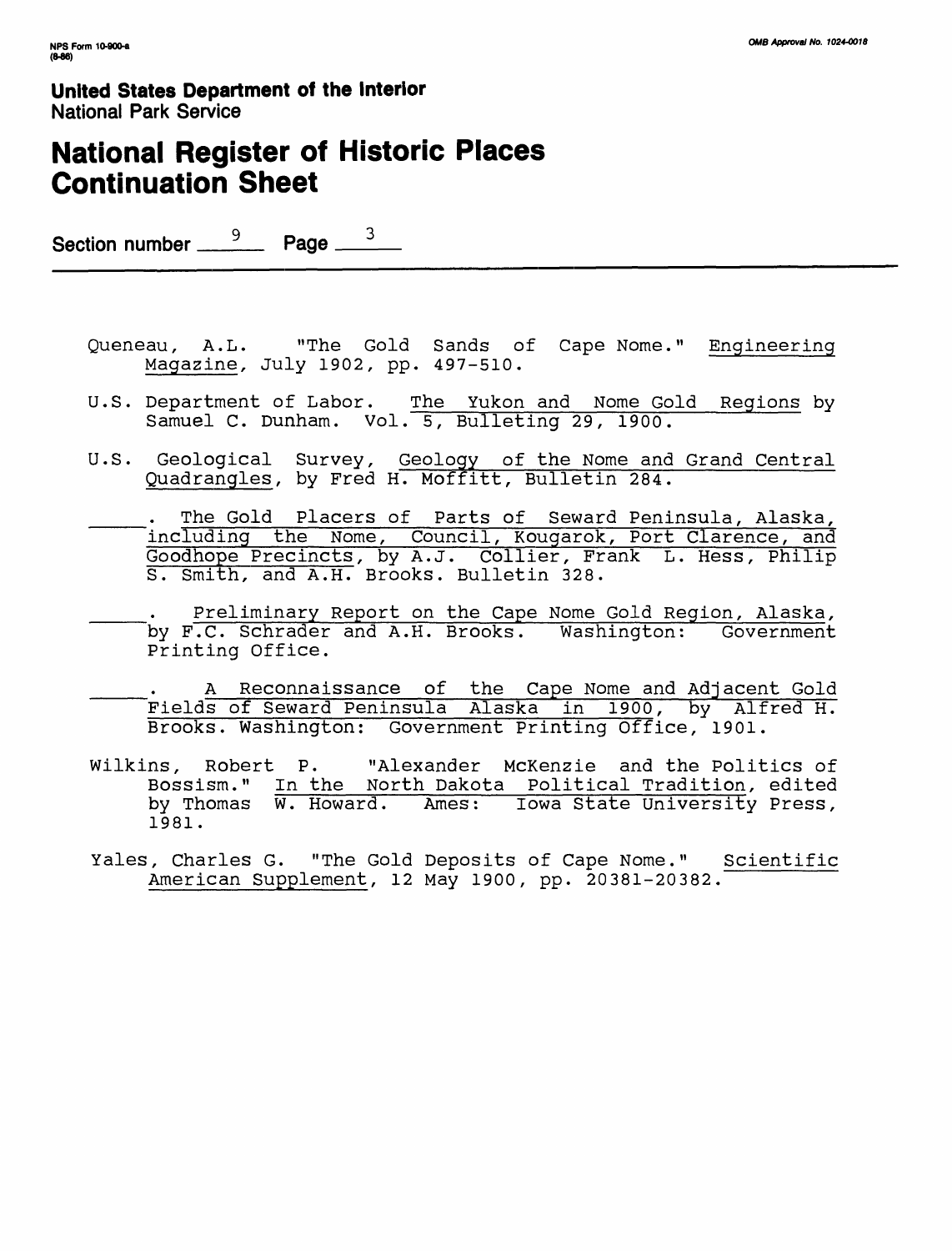# **National Register of Historic Places Continuation Sheet**

Section number  $10$  Page  $1$ 

### Discovery Claim on Anvil Creek

Acreage: 18.796

Quadrangle name: Nome (C-l), Alaska, 1950 (Minor rev. 1970) Quadrangle scale: 1:63,360

UTM References: A 03/479750/7158850 B 03/479750/7159400 C 03/480300/7159400 D 03/480300/7158850

#### Verbal Boundary Description

The boundaries of the Discovery Claim on Anvil Creek have been drawn to coincide with its original boundaries as shown in Mineral Survey No. 722.

Beginning at the point of beginning, corner no. 1 of the Anvil Creek Discovery Claim; thence N 66 degrees 11 minutes W and 641.7 feet to corner 2; thence 641.7 feet to corner No. 2; thence N 11 degrees 43 minutes east and 1321.1 feet to corner No. 3; thence S 64 degrees 27 minutes east and 655.9 feet to corner No. 4; thence S 25 degrees 09 minutes west and 171.9 feet to corner 5; thence S 70 degrees 03 minutes east and 42.0 feet to corner no. 6; thence S 11 degrees 26 minutes west and 683.1 feet to corner 7; thence N 63 degrees 28 minutes west and 64.0 feet to corner 8; thence S 5 degrees 44 minutes west and 461.6 feet to the point of beginning.

#### E.O. Lindblom Placer Claim

Acreage: 17.381

Quadrangle name: Nome (C-1), Alaska 1950, Minor Rev 1970<br>Ouadrangle scale: 1:63,360 Quadrangle scale:

UTM References

| A  | 03/4794007162100  | 03/4794007162300  |
|----|-------------------|-------------------|
| C. | 03/479900 7162200 | 03/479900 7162000 |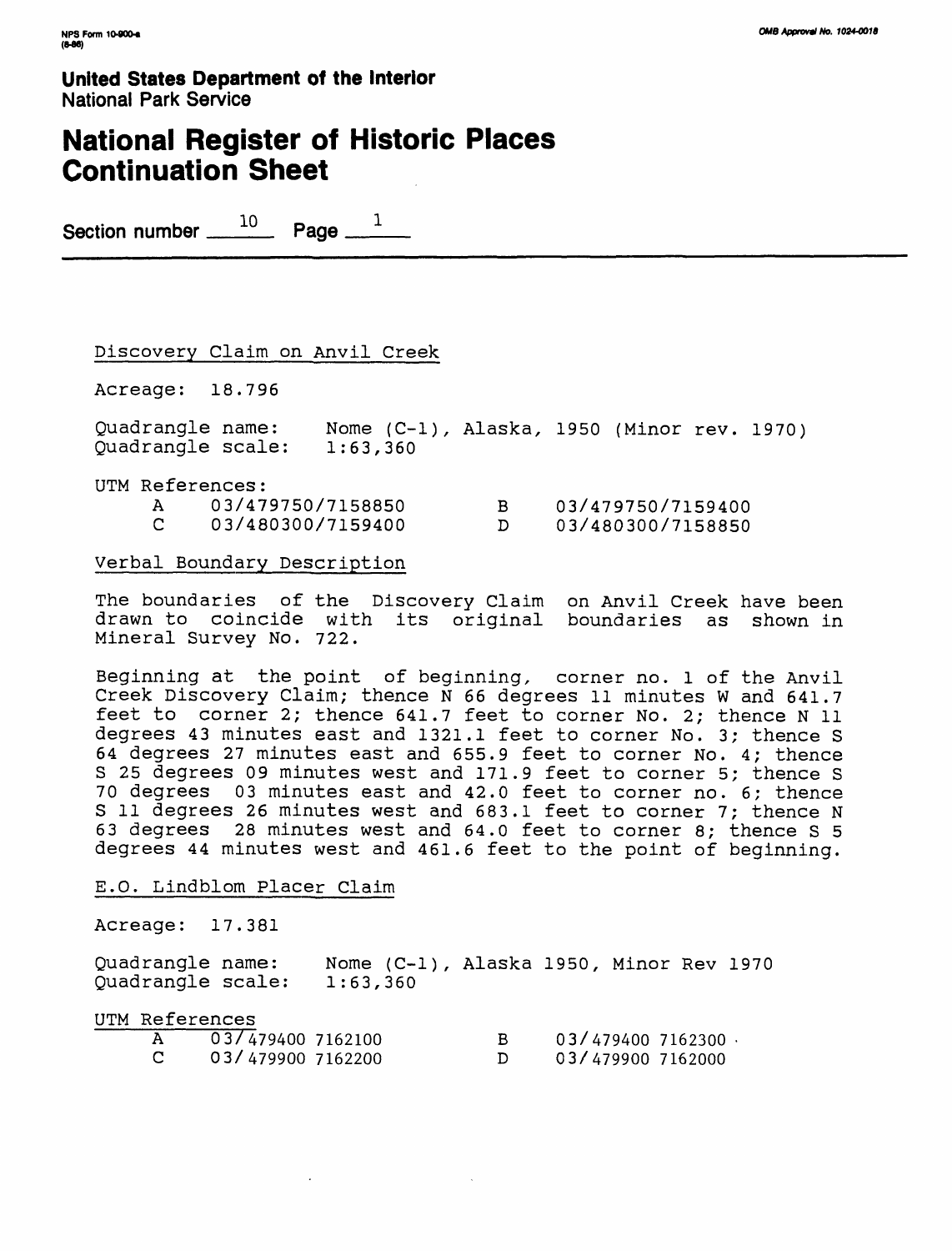## **National Register of Historic Places Continuation Sheet**

Section number 10 Page 2

#### Verbal Boundary Description

The boundaries of the E.O. Lindblom Placer Claim have been drawn to coincide with the original boundaries of the claim which is included in Mineral Survey No. 710.

Beginning at the point of beginning, corner no. l on E.O. Lindbloom Placer Claim; thence N 72 degrees 35 minutes E 1267.7 feet to corner no. 2; thence N 21 degrees 58 minutes 336.6 feet to corner No. 3; thence 16 degrees 18 minutes E 326.9 feet to corner No. 4; thence S 56 degrees 34 minutes E 1312.8 feet to corner No. 5; thence S 23 degreees 40 minutes E 525.0 feet to corner No. 1, the point of beginning.

#### No. 1 on Snow Creek

Acreage: 19.519 acres

Quadrangle name: Nome (C-l), Alaska, 1950 (Minor rev. 1970) Quadrangle scale: 1:63,360

| UTM References: |                        |                   |
|-----------------|------------------------|-------------------|
|                 | A 03/480500 7163600    | 03/480700 7163575 |
|                 | $C = 03/4809507163200$ | 03/480750 7163150 |

#### Verbal Boundary Description

The boundaries of the No. 1 on Snow Creek Claim have been drawn to coincide with its original boundaries as shown in Mineral Survey No. 715.

Beginning at the point of beginning, corner No. 1 on No. 1 on Snow Creek Claim; thence N 30 degrees 56 minutes W 1345.10 feet to corner No. 2; thence N 62 degrees 27 minutes E 634 feet to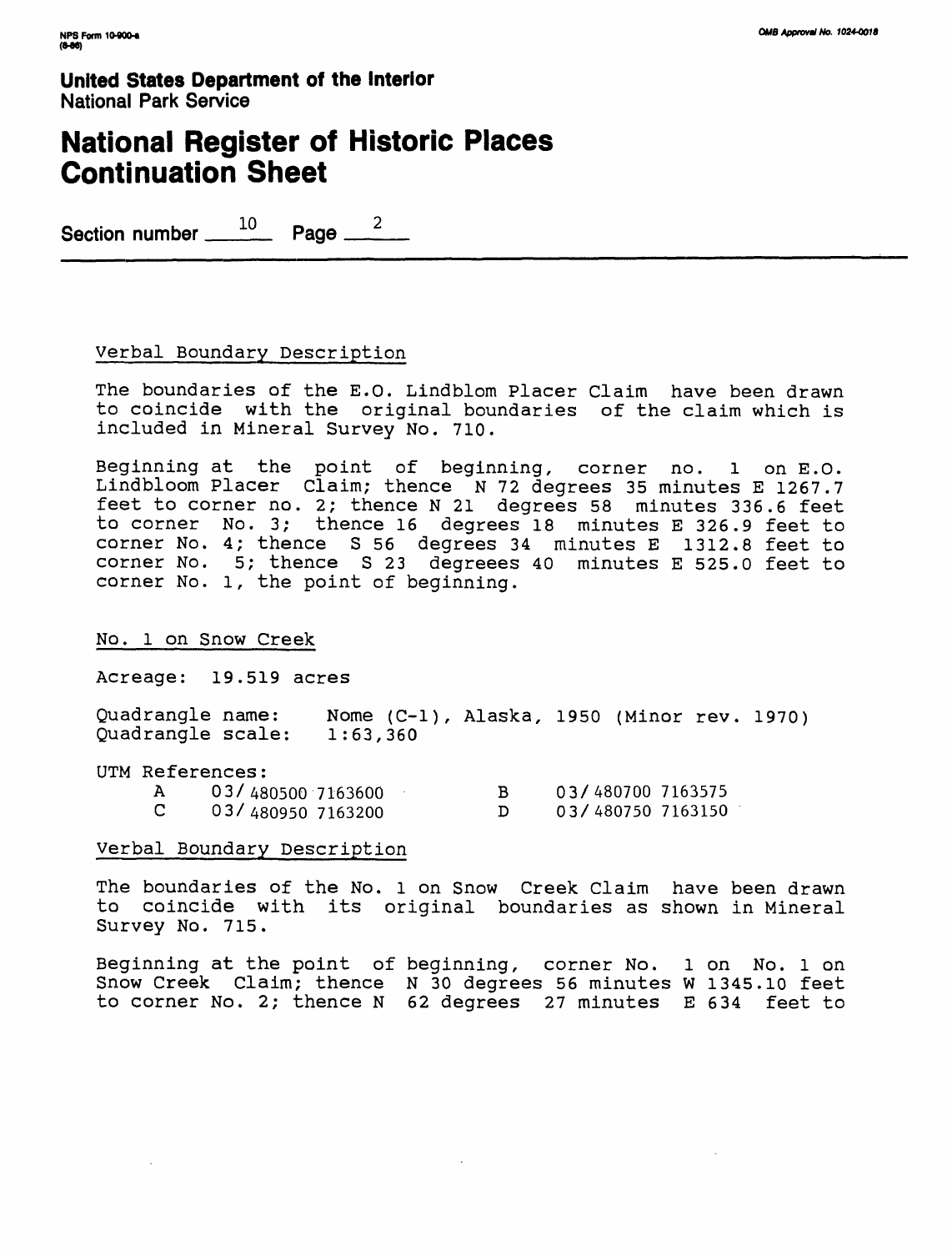# **National Register of Historic Places Continuation Sheet**

Section number  $10$  Page . 3

corner No. 3; thence S 31 degrees 55 minutes E 1295.50 feet to corner No. 4; thence S 57 degrees 59 minutes W 655.3 feet to corner No. 1, the point of beginning.

Nome Beach

Acreage: 12.3

Quadrangle name: Quadrangle scale: 1:63,3360 Nome (B-l), Alaska

UTM References:

| 03/480650/7152250 | 03/480700/7152450 |
|-------------------|-------------------|
| 03/481200/7152250 | 03/481150/7152100 |

Verbal Boundary Description

The boundaries of the segment of the Nome Beach nominated herein include a portion of the historic beach which retains integrity. It is limited on the south by the Bering Sea, on the west by the Nome seawall, on the north by the Nome-Council Road, and on the east by a section of beach that also has historic integrity, but is beyond the limit of intense mining activity in front of Nome. East Limit Road bounds the historic city and this portion of the nomination.

Beginning at the point of beginning, the point where the Nome-Council Road intersects Campbell Way; thence 108 degrees and 3060 feet along the southern edge of the Nome-Council Road to the western edge of East Limit Road; thence 198 degrees and 175 feet to the mean high tide line; thence 3060 feet and 288 degrees along the mean high tide line; thence 175 feet and 18 degrees to the point of beginning.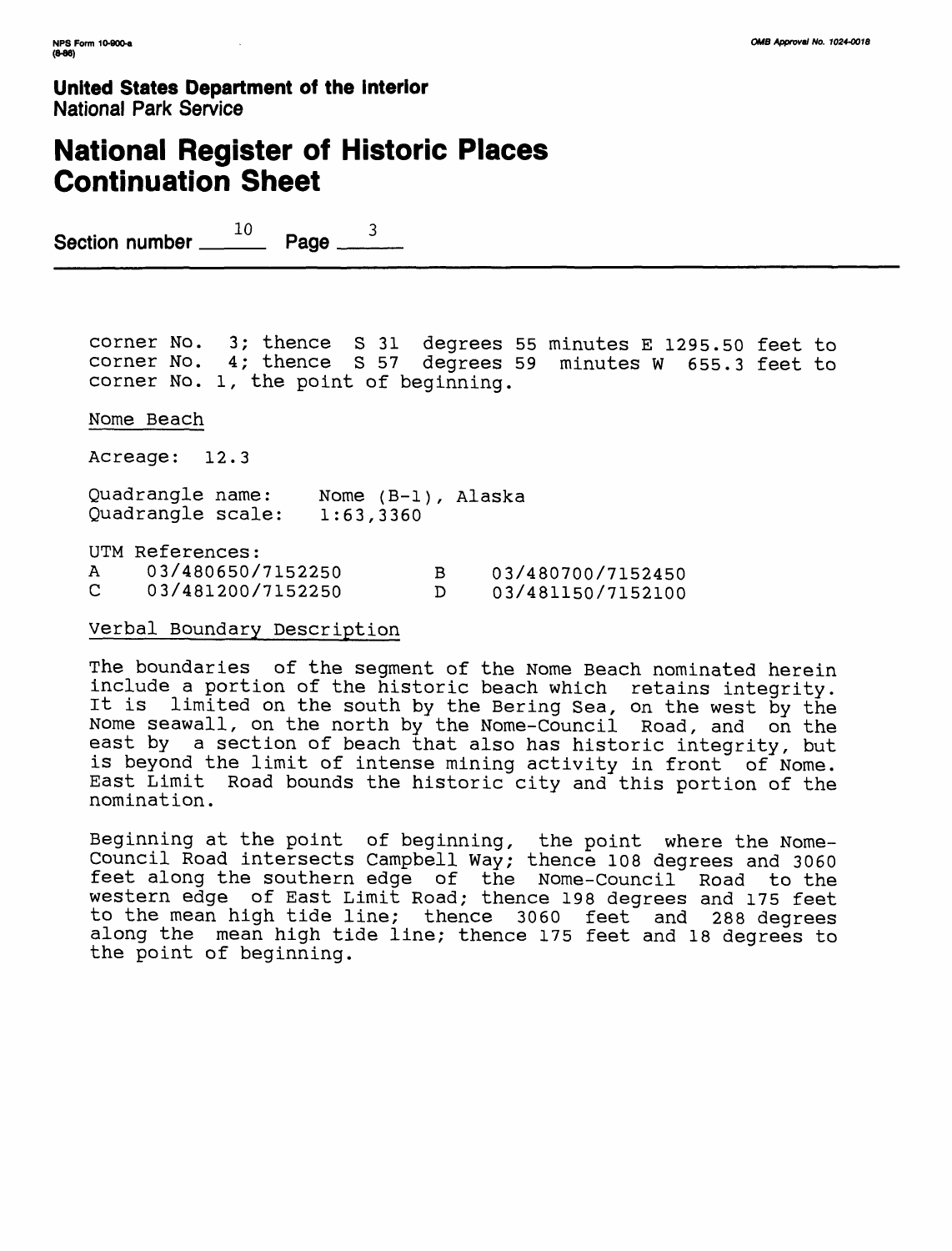